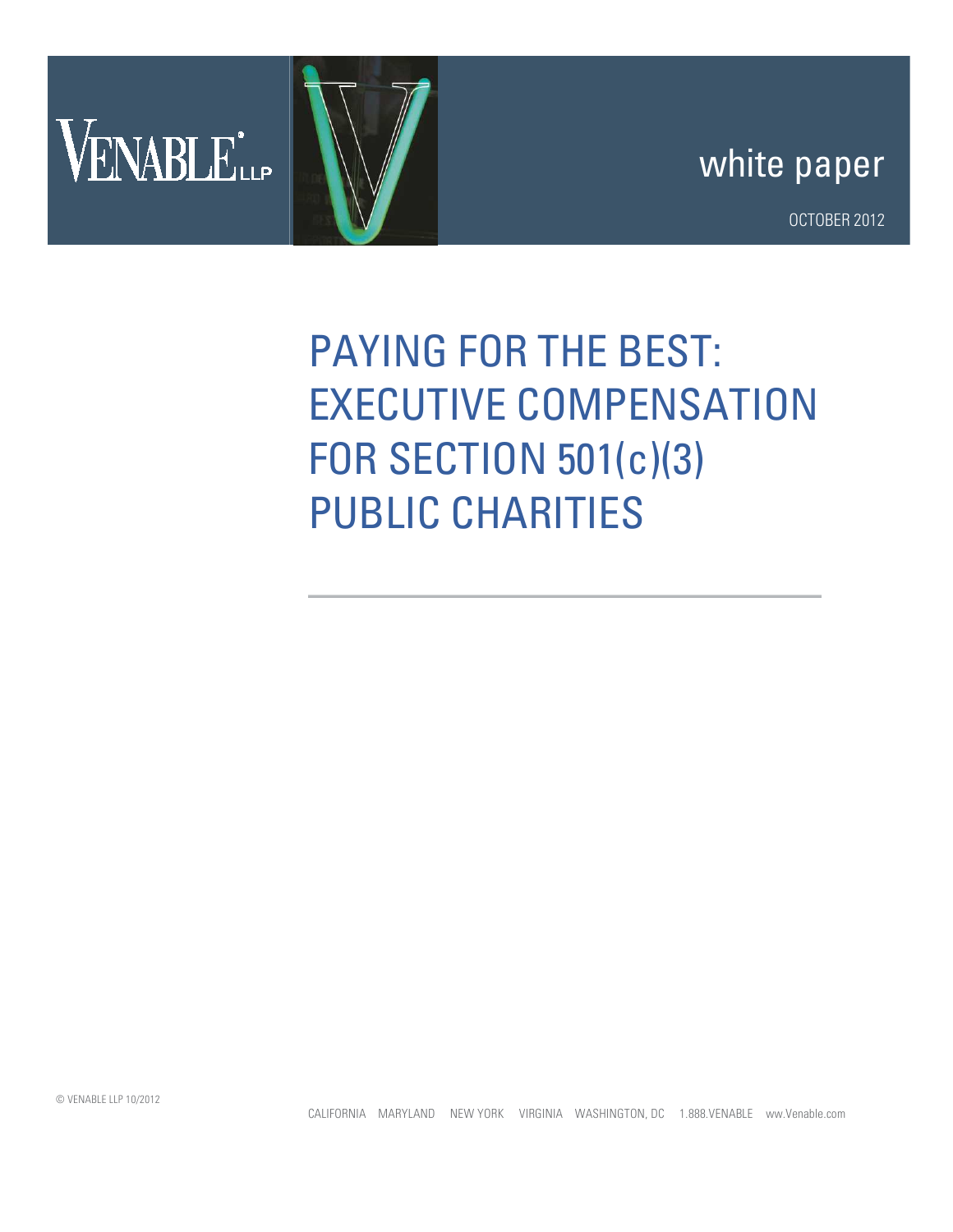# VENABLELLP

## white paper

#### OCTOBER 2012

#### AUTHOR

#### [Matthew T. Journy, Esq](http://www.venable.com/matthew-t-journy/).

*Associate* Nonprofit Organizations and Associations 202.344.4589 mtjourny@Venable.com

### PAYING FOR THE BEST: EXECUTIVE COMPENSATION FOR SECTION 501(c)(3) PUBLIC CHARITIES

Executive compensation is one of the most important issues that a public charity must address. Organizations often are pulled in many directions when dealing with executive compensation. Charities need to balance their overall tax-exempt objectives with their need to hire and retain skilled management to accomplish those objectives, their future growth with their financial constraints, and their desire to compensate exceptional service with the public perception of corporate greed. Dealing with executive compensation is a difficult task for all organizations, exempt and taxable alike. For public charities, however, the disclosure requirements and their reliance on goodwill mean executive compensation is not only a difficult issue, it is also a public issue.

The need to address executive compensation has grown significantly over the past few years, as this is an issue that recently has been at the forefront of the Service's attention. The redesign of the Form 990, the extensive discussion of executive compensation in the Interim Report for the College and University Compliance Project, and the Service's rediscovery of Section 4958 all result in a need for charities to evaluate the amount of compensation provided to their executives, assess their risk, and address any potential issues or areas of concern.

In the author's experience, when dealing with executive compensation, charities generally go through three very common and distinct phases—denial, fear, and acceptance.

In the first phase, organization executives simply say that compensation is not a problem for their organization. As such, a major hurdle in this phase tends to be the assumptions and privacy issues of the organization's executives. During this phase, many executives refuse to believe that the amount of their compensation is a significant issue to anyone other than themselves. When it comes to compensation, executives tend to believe two things above all else: (1) they are compensated fairly and, if anything, are under-compensated; and (2) if anyone does care to question their compensation, "it's none of their business." Unlike executives, governing boards do not have such a personal or visceral response to executive compensation; rather, questions from the board tend to focus on risk, both to the organization and to themselves.

During the denial phase, the typical questions asked by organizations include: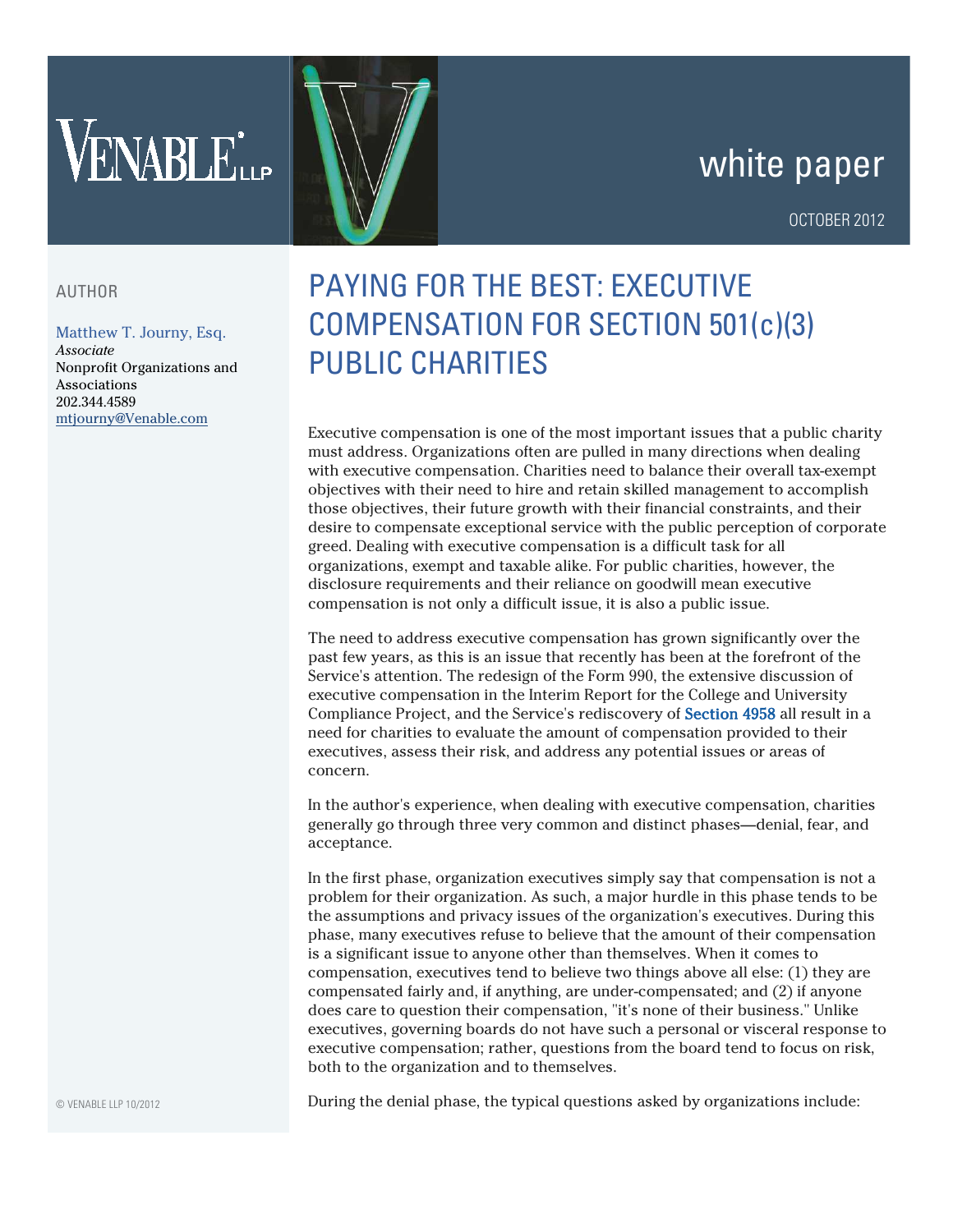- Who cares?
- Does it really matter how much we pay our executives or how we determine executive compensation?
- What are the risks of overcompensation?

Once an organization recognizes that the amount of executive compensation can have serious consequences to the organization's tax-exempt status and could result in significant tax penalties, the organization tends to enter into the fear phase. This phase is often spearheaded by the board of directors. Initially, during this phase, the governing board may view the organization's executives as adversaries in the compensation approval process. Board members may even blame certain executives for placing the organization at risk of revocation and potentially placing the board members at risk of personal liability. During the fear phase, the questions asked by the organization's governing board tend to include:

- How much compensation is reasonable compensation?
- Can we pay executives above the fiftieth percentile?

Eventually, every organization reaches the acceptance phase. This will happen once the organization's executives recognize the need to address the potential issue of overcompensation and the organization's board recognizes that, in order to attract the level of talent necessary to accomplish the its mission, the organization will need to provide reasonable and competitive compensation. Once an organization reaches this point, it is able to rationally analyze its executive compensation and the process used to approve such compensation. The questions then become more appropriately issue-focused, including:

- What can the organization do to protect itself from a finding of excess compensation?
- What are the potential red flags that inform the Service about potential executive compensation issues?

With the Service's recent emphasis on executive compensation and its rediscovery of Section 4958, it is important that exempt organizations and their advisors be well aware of the issues relating to executive compensation and the risks of providing excessive compensation, both to the organization and its management.

#### DENIAL

Many executives consider the amount of their compensation to be a private matter and do not like to discuss or to be questioned about the appropriateness of their salary. When the issue of executive compensation is discussed, executives frequently blow off the issue, saying that no one cares about their compensation and, even if people did care, it is none of their business. This assumption about personal privacy is unfounded and dangerous, however. The list of individuals and entities who care about the types and amount of compensation provided to executives of nonprofit organizations is long. It includes the IRS, state regulators, the media, competing organizations, executives of other exempt organizations, and the organization's own employees. Further, while a particular individual's compensation may be nothing more than a curiosity even to these stakeholders, as a matter of law it is the business of state and federal regulators and of potential donors. Moreover, with the substantial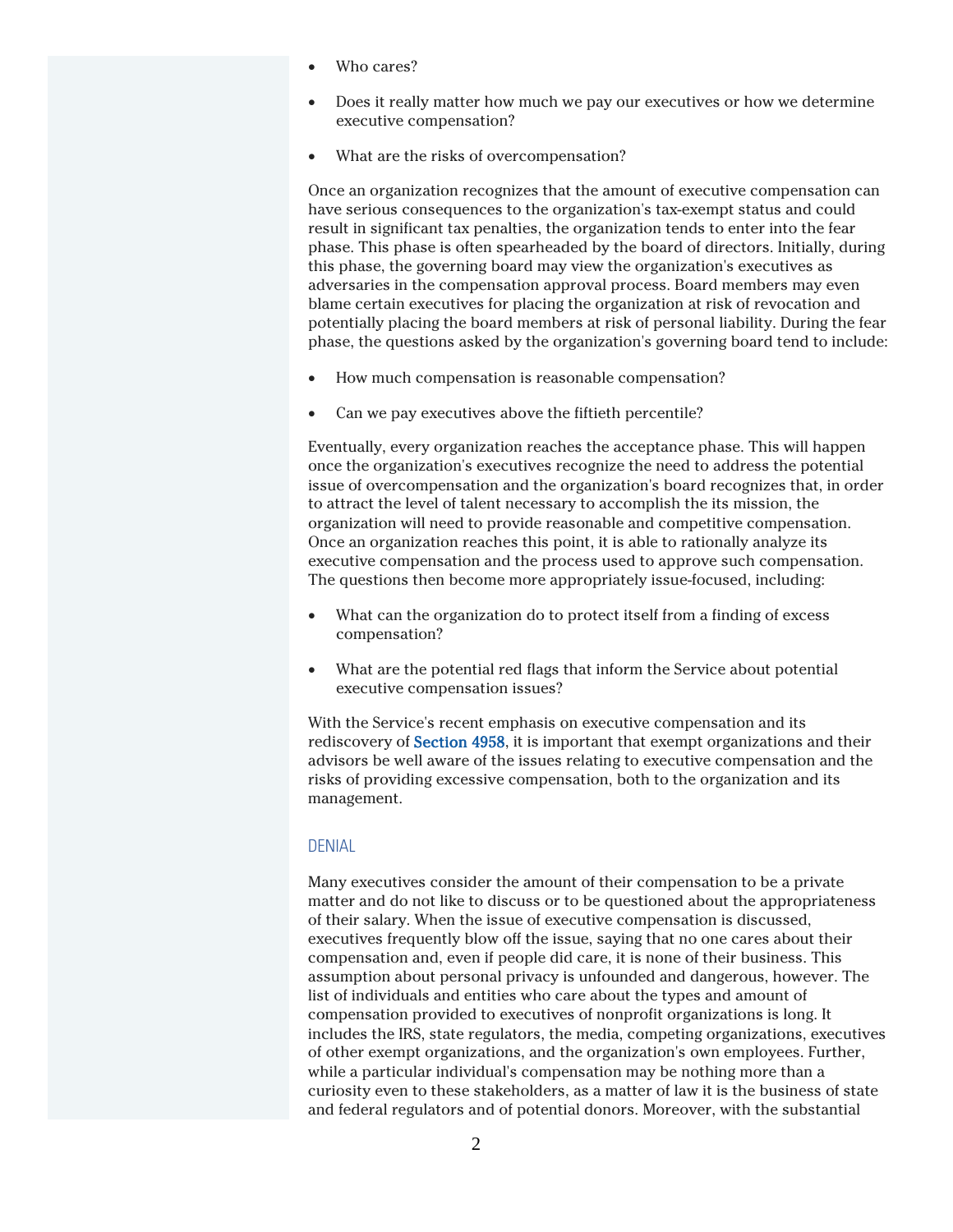amount of information that tax-exempt organizations must make available to the public, these interested persons have ample information to satisfy their curiosity, irrespective of whether they have a justifiable need or purpose for obtaining the information. It is this mix of public curiosity and the widespread availability of information about executive compensation that makes the potential risks of excessive compensation so great.

Once an executive acknowledges that people may care about the amount of their compensation, they often fail to recognize the significance of executive compensation. This is largely due to a failure to recognize that, for most organizations, the very premise for the Service's recognition of tax-exempt status is that neither the organization's earnings nor assets inure them to the benefit of a private individual and that the organization's activities do not confer a greater than necessary private benefit. Moreover, many executives of organizations exempt under Section  $501(c)(3)$  or  $(c)(4)$  are almost completely unaware of the substantial penalties that the Code imposes on excessive compensation though Section 4958.

Finally, even when they acknowledge that people do care about the amount of their compensation and that it may impact their organizations' exempt status, many executives will perform a quick calculation in their head in which they weigh the value of the benefits that they believe that they provide to the organization against the amount of their compensation. Almost without fail, the executives will determine that, if anything, they are underpaid for the vast number of important services provided to the organization. As such, they quickly dismiss the issue, believing that there is no real risk of overcompensation. This quick calculation often fails to consider all of the risks, however, including loss of exemption and the potential of personal liability for excise taxes should the IRS disagree with their conclusion. Additionally, while many positions relating to executive compensation are defensible, the lack of an appropriate approval process for such compensation may itself lead to a perception of excessive compensation that may result in unwanted public or regulatory scrutiny and perhaps even a proposed adverse determination. Thus, even a fully defensible position may cause an organization to endure significant expense and hardship if the organization's approval process does not sufficiently demonstrate the reasonableness of the amount of executive compensation.

#### WHO CARES?

As noted above, the list of individuals and organizations that care about the compensation of particular executives is long and the list of reasons why they care is equally long. The first, and probably the most significant, entity on this list is the IRS. Contrary to the belief in privacy held by many executives, executive compensation is the Service's business.

The IRS. In recent years, executive compensation has been a hot topic for all organizations, and charities have not been an exception. The Service's focus on executive compensation has been demonstrated by the information that it seeks from organizations in the Form 990, the Tax-Exempt/Government Entities annual work plans, public statements by IRS officials, publications by the IRS in recent years, and in the actual IRS enforcement efforts, including litigation.

*The redesigned Form 990.* In 2007, the Service released a redesigned Form 990 with the intention of improving organizational reporting and streamlining IRS enforcement with respect to several important issues. These included executive compensation, governance procedures for approving executive compensation, and the independence of an organization's governing board. Specifically, the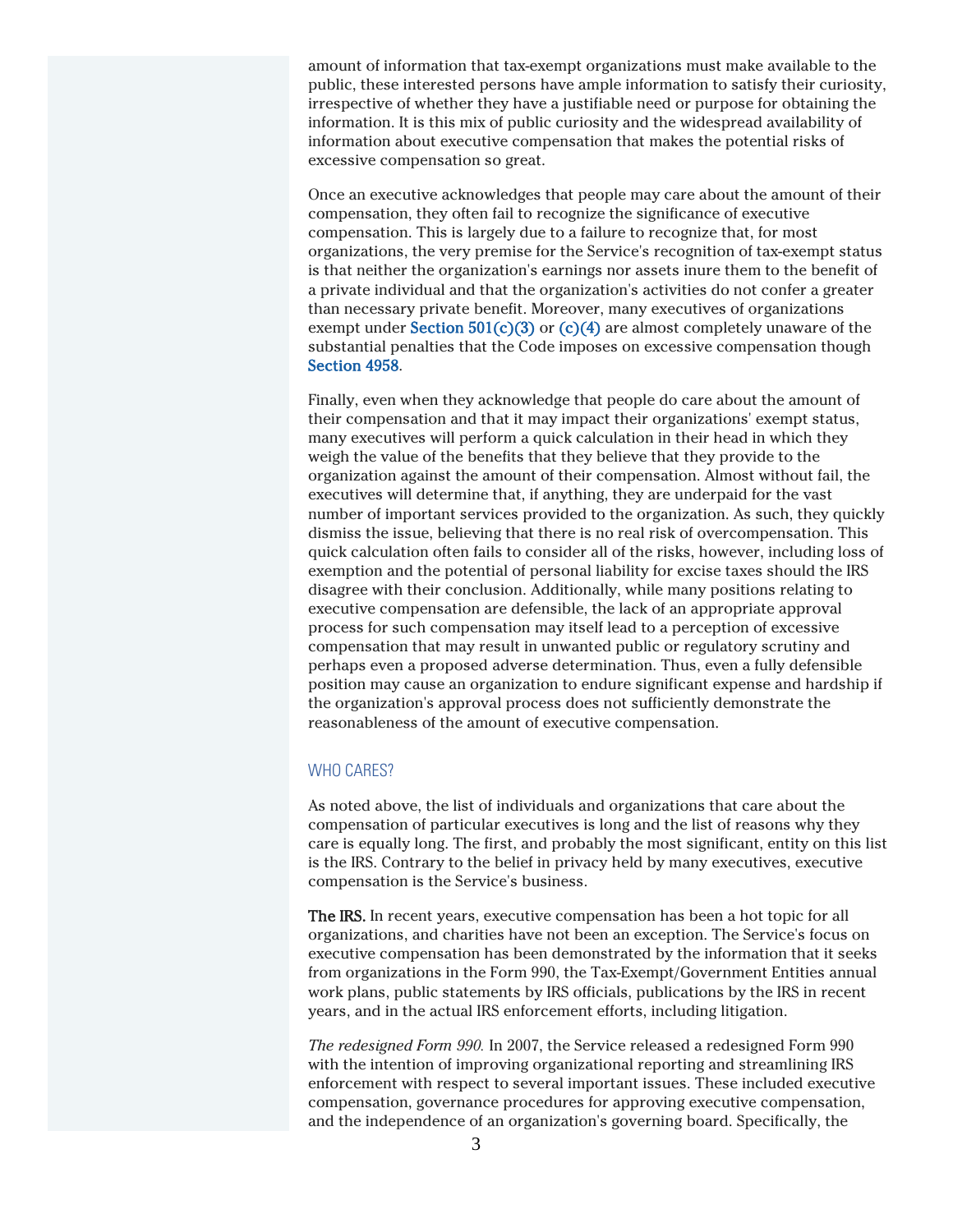Service added questions to the redesigned Form 990 requesting information that is directly relevant to determining whether the organization is providing reasonable compensation, including:

- *Part VI, "Governance, Management, and Disclosure."* In Part VI a tax-exempt organization must describe the composition of its board of directors, its governance and management structure, and its policies for promoting transparency and accountability to members and beneficiaries. Notwithstanding these requests, the Service has made clear that no particular policy or form of governance is compelled as a matter of law.
- *Schedule J, "Compensation Information."* Organizations are required to provide additional information about officers, directors, and employees who earn more than \$150,000 in reportable compensation (as reflected on Forms W-2 or 1099) or \$250,000 in total compensation (including nontaxable fringe benefits and expense reimbursements). Affirmative responses to this question on the main body of Form 990 will trigger more detailed reporting requirements in Schedule J. In addition to requiring the organization to break out base compensation, bonus and incentive compensation, other compensation, deferred compensation, certain nontaxable benefits (described below), and compensation reported in prior Forms 990, Schedule J specifically asks whether an organization's compensation approval process takes the steps necessary to establish the rebuttable presumption of reasonableness. Additionally, Schedule J requests information about other benefits that the organization provides to its executives in addition to compensation, including payments for first-class or charter travel, travel for companions, tax indemnification and gross-up payments, discretionary spending accounts, housing allowances and payments for the business use of a personal residence, health or social club dues or fees, and personal services (such as those of a maid, chauffeur, or chef).
- *Schedule L, "Transactions with Interested Persons."* Organizations are also asked whether they have engaged in an excess benefit transaction with an interested person in the past year. If this question is answered affirmatively, the organization must also complete Schedule L. In the current version of Form 990, Schedule L has been structured to incorporate all conflict of interest reporting relating to transactions with interested persons into a single location.

Due to the level of detail and reporting of executive compensation packages in years 2008 and later, substantiating the reasonableness of executive salaries and benefits must be a top priority for all organizations submitting a Form 990, and as every tax-exempt organization knows well, details reported in Form 990 become public information. An organization that pays employees what may be viewed as excessive compensation risks affecting the public perception of the organization as a whole and jeopardizing future fundraising efforts, membership support, and the like.

*Public statements by IRS officials, workplans, and publications.* On 11/23/10, in a speech to the Practicing Law Institute conference, Lois Lerner, the IRS Director of Exempt Organizations, indicated that the Service was going to once again begin focusing on whether exempt organizations are providing their executives with excessive compensation. This announcement was consistent with anecdotal evidence that practitioners have seen while representing tax-exempt organizations in IRS examinations. Basically, the IRS has rediscovered Section 4958 and has begun using this previously forgotten enforcement tool with a new vigor.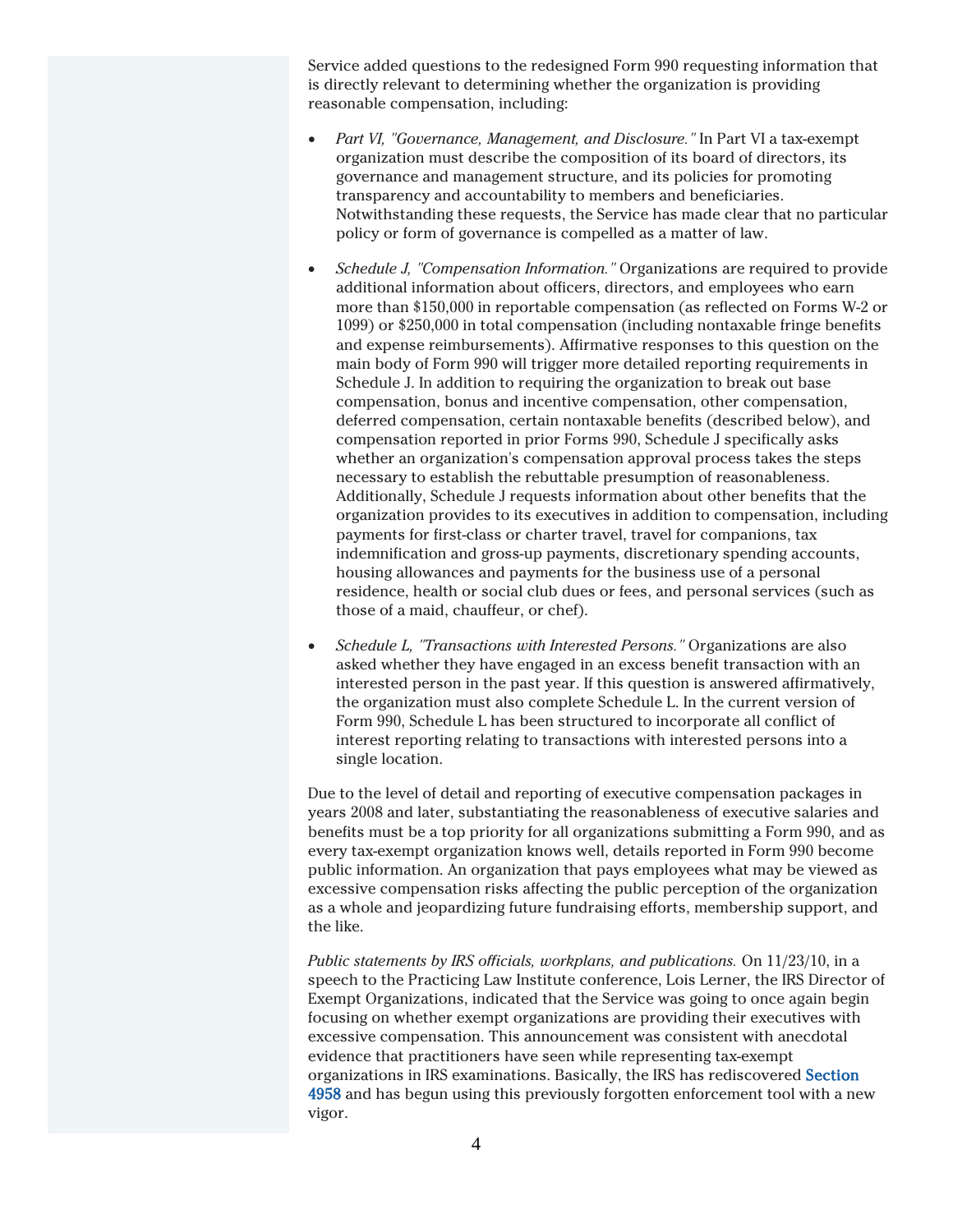The 11/23/10 announcement about the focus on executive compensation is consistent with other public statements made by IRS officials. For instance, at a Georgetown Law Center conference on Nonprofit Governance on 4/27/11, IRS Area Manager Peter Lorenzetti identified executive compensation as "far and away the most common risk area for nonprofits" and an issue that the Service will "look at on every audit we do."

Additionally, enforcement efforts relating to executive compensation were discussed in the Exempt Organization Implementing Guidelines for fiscal years 2006, 2007, and 2008, and in the IRS TE/GE Fiscal Year 2011 Workplan.

Finally, the Service's focus on executive compensation issues is clearly evinced by the interim report on its College and University Compliance Project ("Interim Report").<sup>1</sup> Published on 5/7/10, the Interim Report summarized the information that the Service received in response to compliance questionnaires sent to more than 400 colleges and universities in October 2008. The Interim Report identified executive compensation as an area of focus moving forward with the Compliance Project. The information in the Interim Report is valuable for all tax-exempt organizations because it provides a roadmap of the issues to be reviewed during future IRS examinations. Two of the most prominent issues discussed in the Interim Report were executive compensation and organization governance.

In reviewing executive compensation and organizational governance, the Interim Report noted that the "questions were principally focused on issues related to excess benefit transaction under section 4958 of the Code."<sup>2</sup> As such, the Service gathered a substantial amount of information about the total amount and type of compensation provided to the officers, directors, trustees, key employees, and highly compensated employees of each surveyed college and university. Additionally, the questions requested information about the compensation approval process used by each organization, including: whether the organization had a written compensation policy, whether the organization used outside consultants to determine the reasonableness of the amount of compensation paid, whether the organization used comparability data to determine the reasonableness of the amount paid to its executives, and whether the organization's compensation approval process was sufficient to establish the rebuttable presumption of reasonableness.

Based on the Service's public and published statements, including the Interim Report, it is clear that executive compensation is a significant issue on which the Service is focused. Thus, it would be wise for organizations to focus their own attention on identifying and addressing potential issues related to executive compensation.

*IRS enforcement efforts.* All of the information that the Service has publicly disclosed with respect to its review and enforcement activities regarding executive compensation comports with its actual enforcement efforts. As noted by Lois Lerner, the Service has once again started enforcing the provisions of Section 4958.

A quick review of the published rulings by the Service demonstrates that, while the Service published five technical advice memoranda imposing excise taxes under Section 4958 in 2004, it imposed or recommended the imposition of such taxes in only one published TAM or private letter ruling between 2004 and 2011. Additionally, since the Fifth Circuit found that the Service failed to meet its burden in imposing intermediate sanctions in *Caracci,* 98 AFTR 2d 2006-5264, 456 F3d 444, 2006-2 USTC ¶50395 (CA-5, 2006), the Service's enforcement of Section 4958 had been almost nonexistent. Since October 2008, however, the author's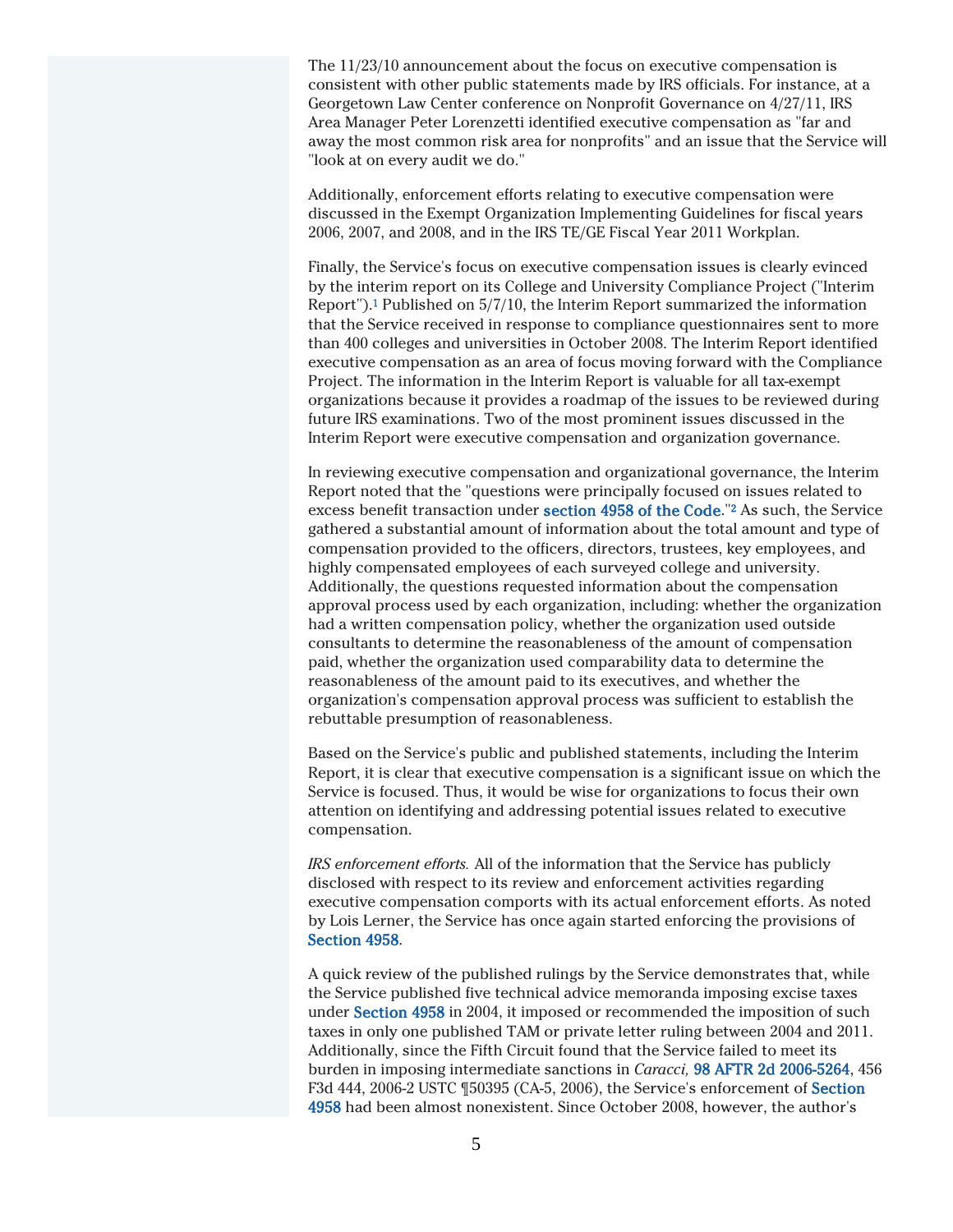firm has seen 18 cases in which the Service imposed or proposed intermediate sanctions under Section 4958. Additionally, the Service recently litigated a case regarding the imposition of excise taxes under Section 4958 in the United States Tax Court ("Tax Court"). Thus, consistent with its many public statements, the Service's enforcement efforts evince its focus on executive compensation and, in particular, on the enforcement mechanisms of Section 4958.

Others. While the focus of this discussion is on IRS enforcement efforts with respect to executive compensation, to put this issue in its proper perspective, it is important to include a brief discussion on other individuals and entities that may be concerned with the amount of compensation earned by an organization's executives, as well as the motivations for such interest. Those interested include potential donors, competing organizations and interests, the media, and employees.

*Potential donors.* Due to the economic conditions of recent years, the pool of available donations for charities has dwindled and the competition for funding has increased. Increased competition for more limited donations is making it increasingly important for organizations to use information available to the public, such as the Form 990, to demonstrate that the organization is using its funds to the fullest extent possible to efficiently achieve their exempt missions. This is especially important when trying to attract charitable contributions from potential donors.

Overall, donors are primarily concerned with a charity's exempt mission and a significant concern when making a substantial contribution is how that contribution will be used to accomplish that mission. For many organizations, the list of donors often includes a substantial number of people who take the organization's mission personally because their lives have been affected by the issue that the organization is working to address. Such donors care less about the fairness of the organization's executive compensation than they do about accomplishing the organization's underlying mission. Due to the substantial amount of information disclosed in an organization's Form 990, any potential donor can look at page 10 of a charity's Form 990 and instantly see and compare the portion of an organization's expenses that are comprised of executive compensation with the portion of the organization's total expenses that are used on programs directly related to the organization's mission.

Given the limited pool of charitable donations and the increased competition for them, it is easy for competing organizations that expend a smaller portion of their total expenses on executive compensation to use this information to demonstrate a greater commitment to the accomplishment of the organization's exempt mission, regardless of the veracity of such claims. As such, the provision of excessive compensation, or even high but reasonable compensation, may impact the perception that donors have of the organization and the willingness of such donors to make contributions to a particular charity.

*Competing organizations and interests.* A recent trend in the world of tax-exempt organizations is for individuals to use information reported in the Form 990 to publicly discredit the tax-exempt status of entities. These attacks tend to focus on competing interests and seek to use media and regulatory attention to change public opinion or even cause the revocation of an organization's tax-exempt status. A recent example of this is a complaint filed with the IRS by Common Cause against the American Legislative Exchange Council (ALEC) in May 2012, in which Common Cause filed a complaint with the Service seeking a review of ALEC's activities. Another example is the Playoff PAC, an organization created for the purpose of eliminating college football's Bowl Championship Series (BCS) and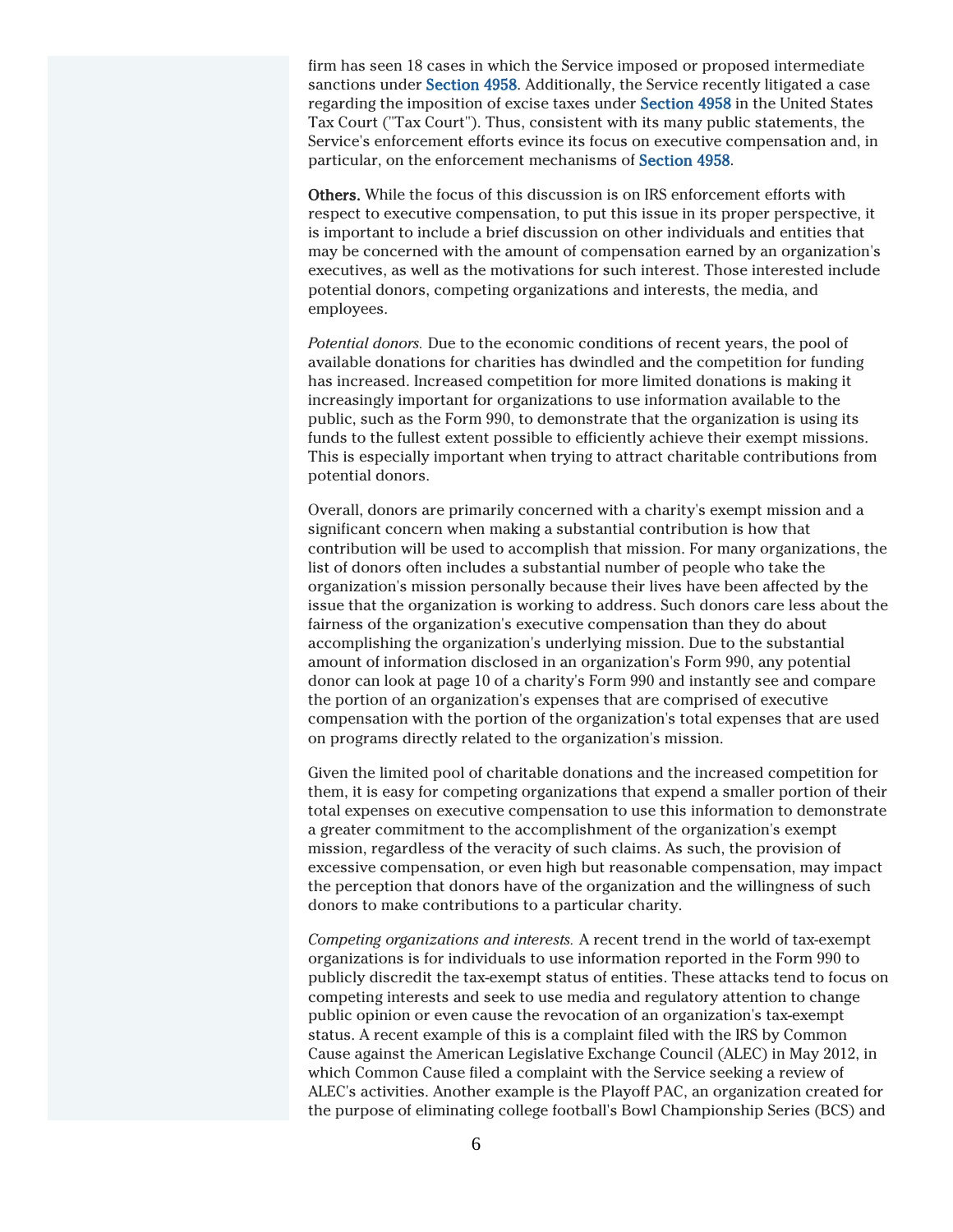replacing it with a playoff system (an effort motivated in part by perceived excessive compensation involved in the playoff system). The Playoff PAC example should be considered by all charities that engage in highly politicized or controversial activities and lack adequate compensation approval processes.

The Playoff PAC was able to garner a substantial amount of media exposure by using publicly available information to create the perception that the individual tax-exempt organizations comprising the BCS—the Fiesta Bowl, Sugar Bowl, Orange Bowl, and Rose Bowl—were using the benefits of their status as public charities to engage in prohibited activities such as the provision of excessive compensation. A large part of the Playoff PAC's success appears to be its ability to attract media and public attention to the compensation and compensation practices of the Fiesta Bowl in particular, and the compensation provided to its chief executive officer, John Junker. The perceived abuses, especially those related to executive compensation and extravagant employee benefits, were the subject of multiple media exposes, and were the subject of reports by ESPN, HBO, *Sports Illustrated,* and the *NonProfit Times.* Based, in part, on the efforts of the Playoff PAC and the negative attention it was able to attract to the compensation of the executives of the individual bowl organizations, John Junker was fired and subjected to criminal investigations, and college football's BSC system was recently replaced with a playoff system.

The Playoff PAC example is also indicative of the media attention that compensation issues attract. The success of the Playoff PAC in obtaining its goal of a college football playoff was largely attributable to the public and political pressure that the Playoff PAC was able to impose on the various entities that make up the BCS, such as the individual bowl organizations. Moreover, the general interest in the issues discussed in the media helped focus the public and political attention on the BCS.

As demonstrated by the Playoff PAC example, questions about executive compensation can have a significant impact on an organization and on the individual executives who receive it. Also, compensation that is perceived to be excessive, whether or not it actually rises to the level necessary for enforcement by the Service, is an issue that can generate a lot of attention and potentially lead to significant problems for an organization and its executives.

*Employees.* Another group that frequently focuses on executive compensation is an organization's employees. The payment of high compensation to an organization's executives may result in complaints or the dissatisfaction of employees who receive substantially lower salaries. While this may be expected and accepted to some degree in any organization, the disparity between executive and staff compensation is often far greater in nonprofit organizations. This can cause issues when an organization pays its chief executive at the 90th percentile while the rest of its staff and management team is paid at the 50th percentile. For the long-term success of the organization, it is important that the organization's employees be qualified and capable because a productive organization is the product of a productive workforce. When an organization clearly favors a single employee or position over others, it may lead to dissatisfaction and high turnover amongst the rest of the employees, which may lead to greater turnover and a less productive organization. Thus, it is important to keep the perceptions of employee compensation in mind when establishing executive compensation.

#### DOES IT MATTER?

In short, yes. The amount of compensation provided by an exempt organization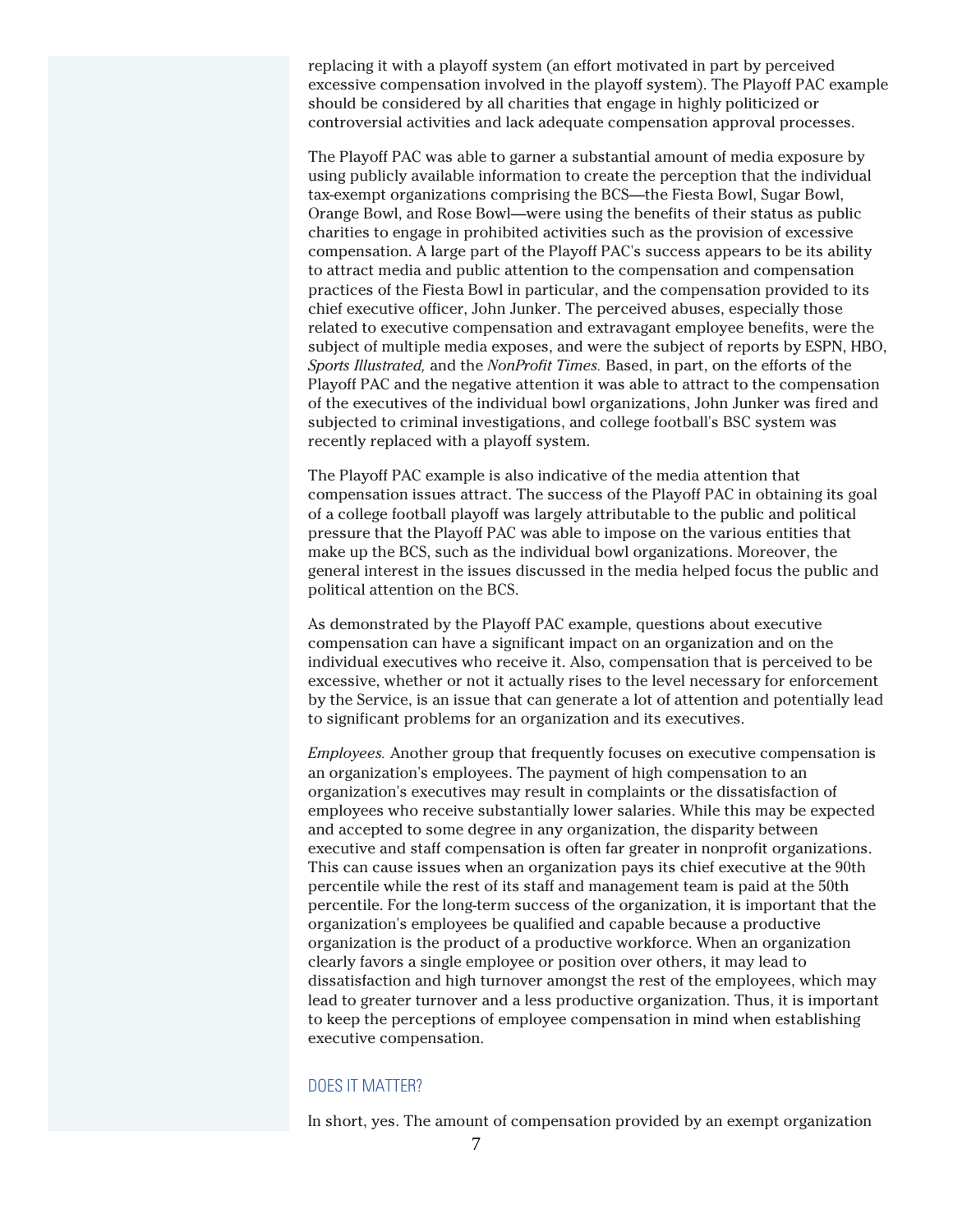to its executives matters. Not only is executive compensation an issue that garners significant attention, it is an issue that can have a significant impact on an organization's qualification for tax-exempt status. Additionally, the payment of excessive compensation can result in substantial financial penalties assessed against the executives who receive it, as well as the board members who approved it.

Exempt status implications of compensation. A charity that provides excessive compensation may jeopardize its tax-exempt status if paying that compensation results in providing a substantial private benefit or causes the organization's net earnings to inure to the benefit of a private individual or shareholder.

*Private benefit.* Generally, for an organization to qualify as exempt under Section 501(c)(3), it must be both organized and operated exclusively for exempt purposes that provide a public benefit. For purposes of Section 501(c)(3), exempt purposes include religious, charitable, scientific, testing for public safety, literary, or educational purposes. If a substantial amount of an organization's activities are in pursuit of a non-exempt purpose, the organization may not qualify for recognition of tax-exempt status.

Non-exempt purposes include any purpose that serves a private interest rather than a public interest, which is often described as a "private benefit." To be recognized as exempt under Section  $501(c)(3)$ , it is necessary for an organization to establish that it is not organized or operated for the benefit of private interests."<sup>3</sup> It is extremely important for organizations to avoid conferring any prohibited private benefits because, as the Supreme Court has pointed out, the presence of a single non-exempt purpose, if substantial in nature, will destroy the exemption regardless of the number or importance of truly exempt purposes.<sup>4</sup>

It is notable that the private benefit doctrine looks only to whether a substantial portion of an organization's activities confer a benefit to private individuals, and not to the relationship that the private beneficiaries have with the organization. As such, the provision of a private benefit can result in the loss of exempt status if the benefit flows to individuals who control the organization's activities or to disinterested third parties. As such, an organization's activities may confer an impermissible private benefit on an individual even if the individual is completely unrelated to the organization. For instance, in *American Campaign Academy,* 92 TC 1053 (1989), the Tax Court determined that, where an organization's activities provided a substantial benefit to the Republican Party and Republican candidates for political office, the organization was not primarily engaged in exempt activities even though the Republican Party was independent of the organization.

In the context of compensation, the Seventh Circuit noted that where an organization was so irresponsibly managed that it paid an unrelated company substantially more than would have been accepted for fundraising services, "it could be argued that [the organization] was in fact being operated to a significant degree for the private benefit of [the fundraiser]."<sup>5</sup> Therefore, to the extent that an organization is providing excessive compensation, it is possible that the organization may be jeopardizing its exemption by conferring a prohibited private benefit even if the compensation is not provided to an individual who controls the organization's operations.

*Private inurement.* In addition to the prohibition on private benefit, charitable organizations are prohibited from allowing any part of their net earnings to inure them to any private individual or shareholder.<sup>6</sup> Private inurement is similar to private benefit, sharing common and often overlapping elements; in fact, the Tax Court has noted that "the private inurement may be arguably subsumed within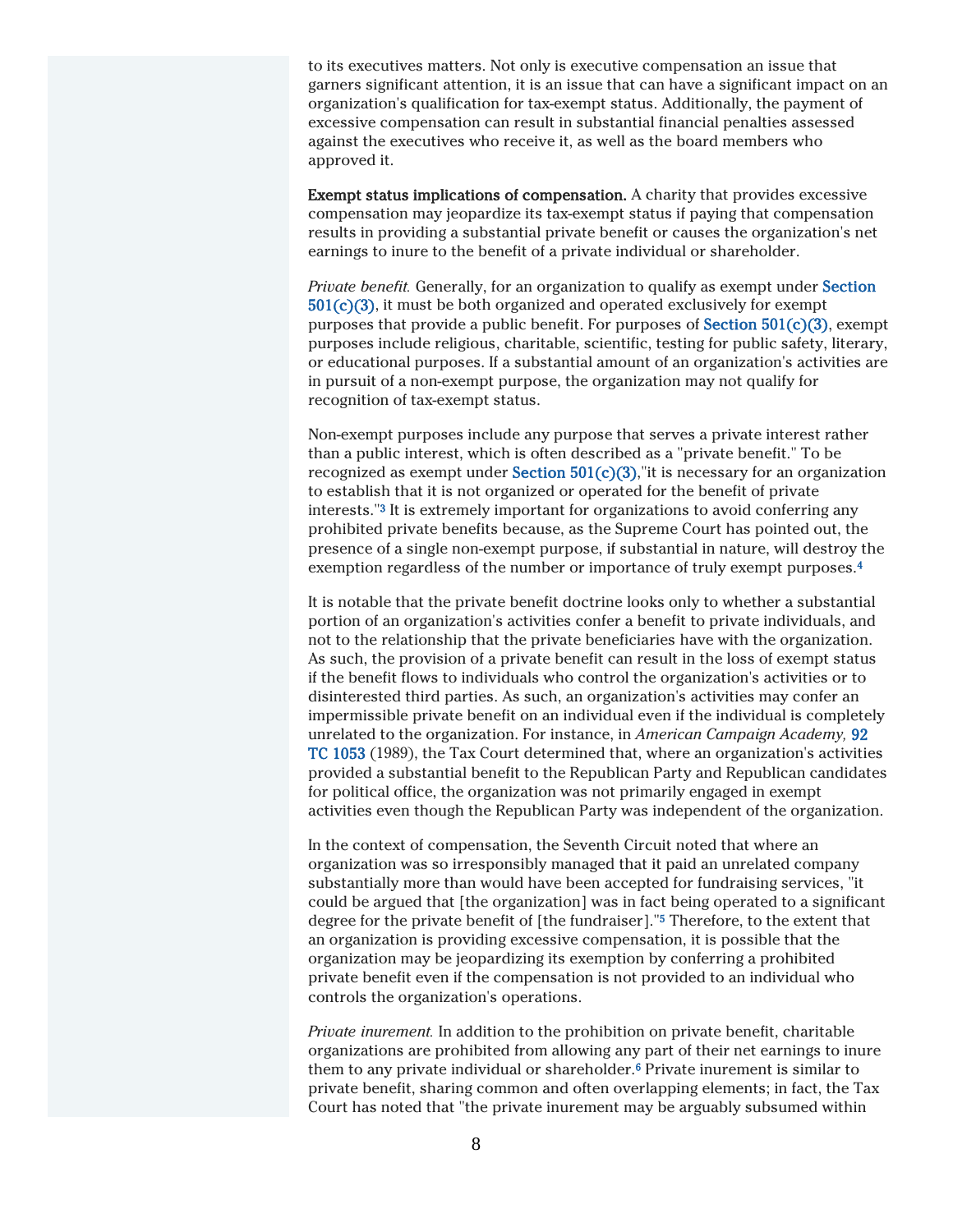the private benefit analysis."<sup>7</sup> However, private inurement is more limited in the scope of the beneficiaries' relationship to the organization and with respect to the types of benefits resulting in inurement. As private inurement is subsumed by, and a more limited application of, the private benefit doctrine, the Service has correctly taken the position that "all inurement is private benefit, but not all private benefit is inurement."<sup>8</sup>

The private inurement doctrine is derived from **Section 501(c)(3)**, which provides that, to be recognized as exempt, "no part of the net earnings" of the organization may inure to the benefit of "any private shareholder or individual." The term "private shareholder or individual" refers to persons having a personal and private interest in the activities of the organization.<sup>9</sup> More generally, the private benefit doctrine prohibits a charity from siphoning "its earnings to its founder, or the members of its board, or their families, or anyone else fairly to be described as an insider, that is, as the equivalent of an owner or manager."<sup>10</sup> Thus, unlike the private benefit doctrine, private inurement is applicable only to transactions between a tax-exempt organization and an "insider" (i.e., someone having a close relationship with and/or the ability to exert influence over the tax-exempt organization).

Another limitation on the application of the private inurement doctrine is the type of benefits that may result in private inurement. As discussed above, the private benefit doctrine looks to whether an organization's activities confer a substantial benefit on private individuals. As such, the nature of the benefit of the organization's activities are considered in determining whether an organization has conferred an impermissible private benefit, and whether it is possible for an organization's activities to confer a substantial benefit on an unrelated party even where no pecuniary benefit is conferred, as was the case in *American Campaign Academy.* However, because the Code prohibits the inurement of an organization's "net earnings," there generally needs to be a monetary aspect to benefits conferred to invoke the private inurement doctrine. More general benefits such as a larger pool of informed political campaign managers to serve a single political party will not result in inurement.

Two common situations that may result in private inurement are, first, an insider's exercising control over the net earnings of an organization "to make ready personal use of the corporate earnings"<sup>11</sup> and, second, an insider's receiving a return benefit from an organization that exceeds that value of the goods or services that the insider provided to the organization. In the context of employee compensation, the first situation is most often seen with respect to inadequate controls over expense reimbursements. Where the organization pays or reimburses an insider for personal expenses, courts have ruled that the organization's net earnings inured to the benefit because the insider "was free to make personal use of such corporate funds for himself and his family when, if, and as he chose to do so."<sup>12</sup> Moreover, in these situations, courts have determined the existence of private inurement through the personal use of corporate earnings even where the combined total value of the benefit and the total amount of compensation would not have been an unreasonable or excessive amount of compensation.<sup>13</sup>

The other type of situation that may give rise to private inurement is directly related to overcompensation. For purposes of private inurement, the term "net earnings" has been interpreted to include all expenses other than those ordinary and necessary for the operation of an organization.<sup>14</sup> As such, courts have repeatedly held that salaries that are "excessive salaries do result in inurement."<sup>15</sup> Thus, executive compensation may constitute private inurement if the amount of the compensation is greater than fair market value and the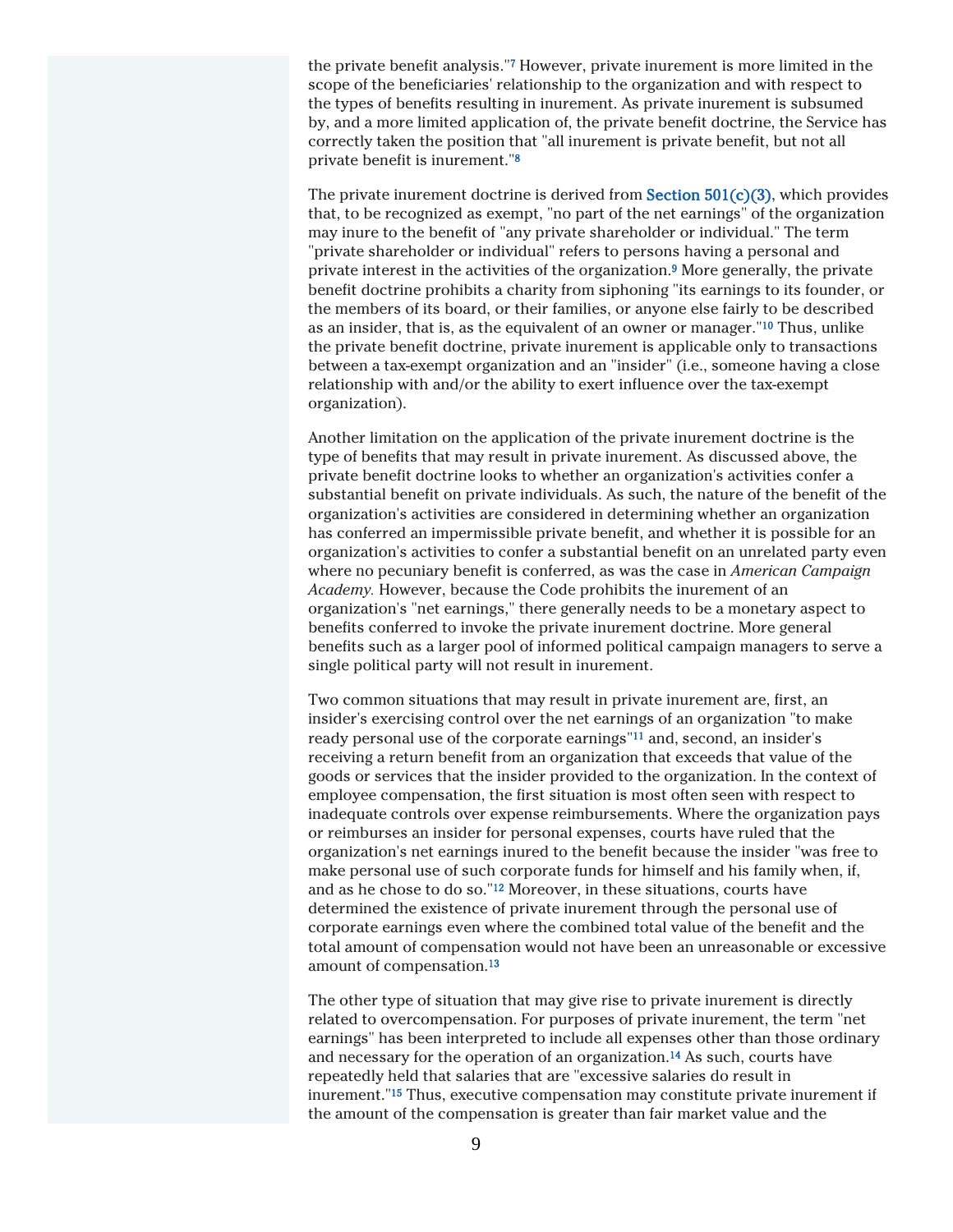payment of such compensation results in an unreasonable return benefit to the executive.

Personal liability of officers and directors resulting from excessive compensation. In addition to the private benefit and private inurement prohibitions, which may result in the revocation of an organization's tax-exempt status, the Code seeks to protect an exempt organization's assets from being used for the benefit of the individuals in control by imposing an excise tax on certain individuals who receive excessive benefits. Section 4958 imposes excise taxes (referred to commonly as the "intermediate sanctions") against certain individuals and private entities that receive better than fair market value in transactions with qualifying organizations.<sup>16</sup> Additionally, Section 4958 imposes an excise tax on all organization managers who knowingly participate in the transaction that resulted in the provision of an excessive benefit.

The focus of the Code's intermediate sanctions provisions are very similar to its proscription on private inurement—a transaction that provides excessive benefit to an individual or an entity that is closely connected with and/or has the ability to exert substantial influence over the tax-exempt organization. However, an important distinction between the two doctrines concerns the type of sanctions that are allowed. Under the private inurement provisions, only the tax-exempt organization may be penalized and the sole penalty available is the revocation of the organization's tax-exempt status. By contrast, the intermediate sanctions provisions impose penalties short of revocation in the form of excise taxes on the individual or entity that benefited from the better-than-fair-market-value transaction, as well as on the individual exempt organization managers who knowingly approve such "excess benefit transactions." It is important to understand that Section 4958 does not prohibit organizations from paying *any* compensation to individuals who control the organization or from entering into any transactions with such individuals. Rather, it simply penalizes individuals who enter into and approve "excess benefit transactions."

Generally, an excess benefit transaction is defined to include "any transaction in which an economic benefit is provided by an applicable tax-exempt organization directly or indirectly to or for the use of any disqualified person, and the value of the economic benefit provided exceeds the value of the consideration (including the performance of services) received for providing the benefit."<sup>17</sup> As such, Section 4958 applies only to transactions in which (1) an applicable tax-exempt organization provides a benefit (2) to a disqualified person, either directly or indirectly;<sup>18</sup> and (3) the value of the benefit received from the applicable taxexempt organization by the disqualified person exceeds the value of the consideration provided to the organization.<sup>19</sup> Each of these elements is discussed in detail below.

*Applicable tax-exempt organization.* For a benefit to result in an excess benefit transaction, it must be provided by an applicable tax-exempt organization. For purposes of Section 4958, "applicable tax-exempt organization" generally "includes any organization that was described in section  $501(c)(3)$  or (4) and was exempt from tax under section 501(a) at any time during a five-year period ending on the date of an excess benefit transaction."<sup>20</sup> However, certain organizations such as private foundations, governmental units, and exempt organizations whose income is excluded from gross income under Section 115 are excepted from the definition of an applicable tax-exempt organization.<sup>21</sup>

Therefore, while executive compensation remains a significant issue for private foundations and organizations exempt under other provisions of Section 501(a), the provision of excessive compensation by these organizations will not result in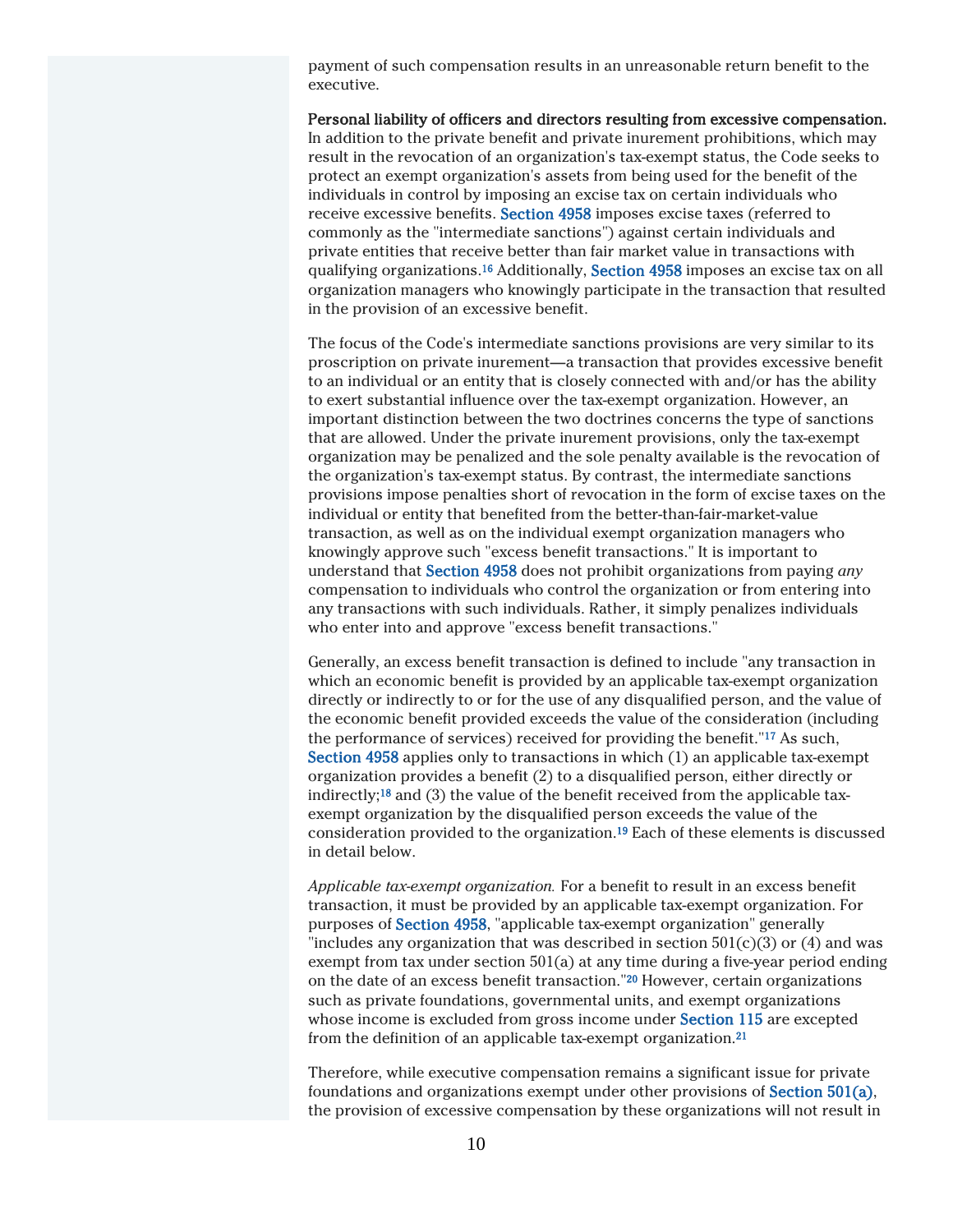the imposition of **Section 4958** intermediate sanctions.

*Disqualified persons generally.* In addition to requiring a benefit from an applicable tax-exempt organization, that benefit must be conferred on a disqualified person, either directly or indirectly, to result in an excess benefit. Generally, the term "disqualified person" is defined to include individuals in a position to exercise substantial influence over the affairs of an organization at any point during the five-year period ending on the date of the transaction, and their family members.<sup>22</sup>

*Disqualified persons—Substantial influence.* In determining whether a person has substantial influence, the Service looks to the individual's position within the organization, his or her responsibilities, and the facts and circumstances relating to his or her employment. Additionally, the regulations expressly deem certain individuals not to have substantial influence.

The regulations set out four categories of individuals who are deemed to have a substantial influence over the affairs of an organization due to their position within the organization:

- *Voting members of the organization's governing body.* Any person who serves on the organization's governing body, and is entitled to vote on any matter over which the governing body has authority, has substantial influence over the affairs of an organization.<sup>23</sup>
- *Presidents, chief executive officers, and chief operating officers.* Any person, regardless of title, who has the ultimate responsibility for implementing the decisions of the governing body is a disqualified person. If the authority is divided among two or more people, each person with such authority is deemed to have substantial influence.<sup>24</sup>
- *Treasurers and chief financial officers.* Any person, regardless of title, who has the ultimate authority for managing an organization's finances is deemed to have substantial influence.<sup>25</sup>
- *People with material financial interests in a provider-sponsored organization.* This category is specific to hospitals. If a hospital participates in a providersponsored organization, any person with a material financial interest in the provider-sponsored organization has substantial influence with respect to the hospital.<sup>26</sup>

Aside from the general categories of individuals deemed to have substantial influence, the most important thing to take from the definitions of these categories is that a person does not have to have a particular title in the organization to be deemed to have substantial influence. Rather, the regulations look to an individual's responsibilities within the organization. As such, organizations cannot avoid the impact of Section 4958 through the use of creative titles.

As individuals with substantial influence, each of these groups of individuals are considered disqualified persons and may be subject to intermediate sanctions. Additionally, the approval of excessive compensation to any of these individuals may result in excise taxes imposed on a charity's board members who approve the payment of such compensation.

The scope of individuals who have substantial influence over an organization is not limited to the organization's management or even to people actually employed by an organization. The regulations provide multiple circumstances in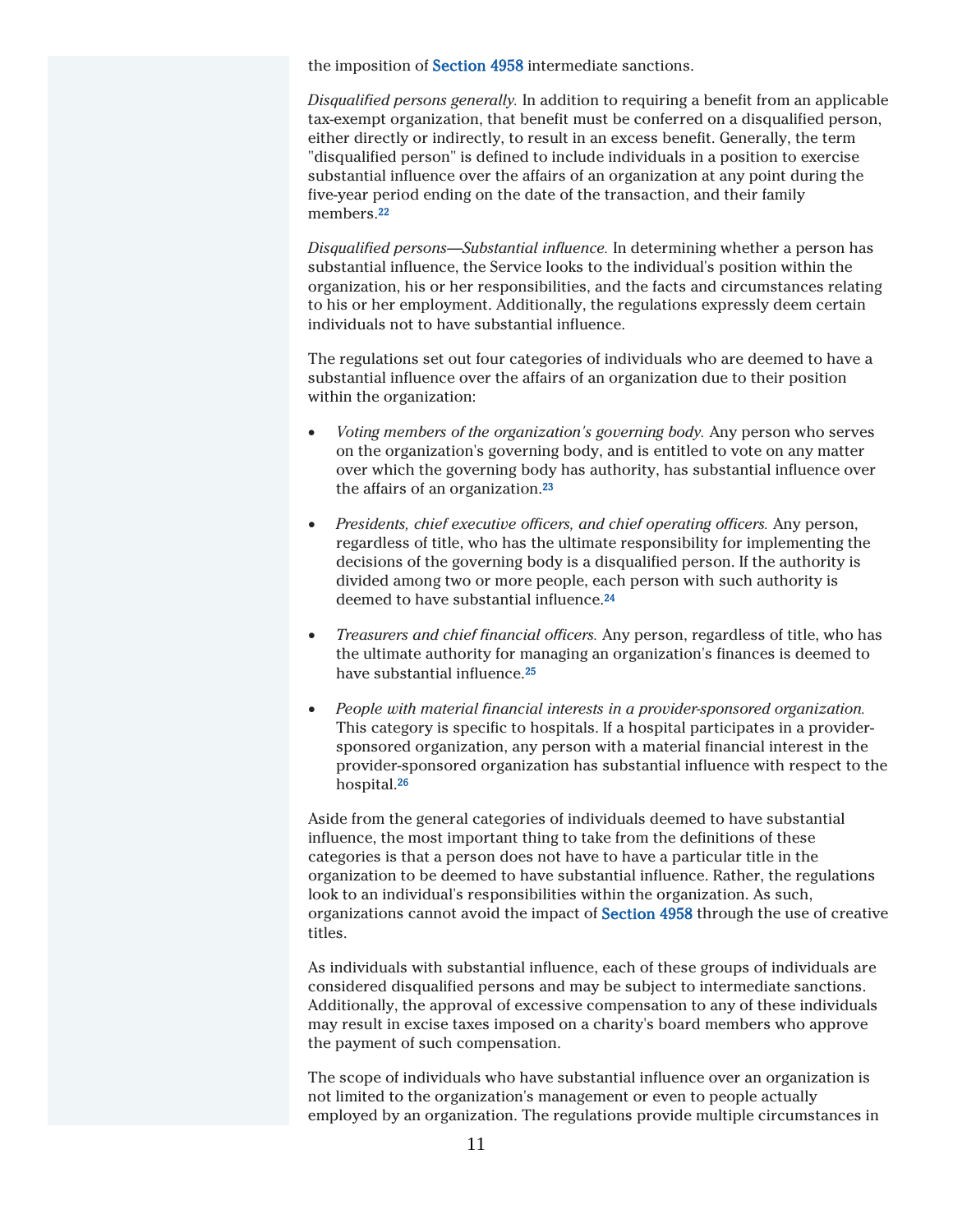which an individual, regardless of his or her position within an organization, may be deemed to be a disqualified person based on all relevant facts and circumstances.<sup>27</sup> Facts and circumstances that are indicative of substantial control include the following:

- The person is the founder.<sup>28</sup>
- The person is a substantial contributor.<sup>29</sup>
- The person's compensation is primarily based on the organization's revenue or the revenue of a particular function of the organization that is controlled by the person.<sup>30</sup>
- The person has or shares the authority to control a substantial portion of the organization's capital expenditures, operating budget, or employee compensation.<sup>31</sup>
- The person manages a discrete segment or activity of the organization that represents a substantial portion of the organization's overall activities.<sup>32</sup>
- The person owns a controlling interest in a business that is itself a disqualified person.<sup>33</sup>

Based on this list, it is important to recognize that certain individuals, even those seemingly unrelated, may be disqualified persons.

This is frequently an issue for third-party management companies and fundraising organizations that are hired as independent contractors. Independent contractors hired to manage an organization's day-to-day or fundraising activities usually control a substantial portion of the organization's overall activities. Also, organizations that hire independent contractors to provide these services often are cost-conscious and prefer to pay such contractors on the basis of the organization's net revenue, believing that compensation that is a direct result of successful performance is necessarily reasonable. However, based on the facts and circumstances, such independent contractors may be deemed to be disqualified persons because of (1) the substantial control that the contractors exert over a substantial portion of the organization's activities and (2) the fact that the contractors' compensation is based on the organization's revenue or on the organization's fundraising revenue.

In addition to facts that are indicative of substantial influence, the regulations also list facts that indicate the absence of substantial influence for purposes of determining whether an individual is a disqualified person. Facts indicating a lack of substantial influence include the following:

- The person has taken a vow of poverty.<sup>34</sup>
- The person is an independent contractor whose only economic benefit is customary fees for advice rendered.<sup>35</sup>
- $\bullet$  The person's direct supervisor is not a disqualified person.<sup>36</sup>
- The person does not participate in management decisions affecting the entire organization.<sup>37</sup>

Based on its consideration of all of these facts, the Service will determine whether the person is a disqualified person.

While it is useful for organizations to understand the facts-and-circumstances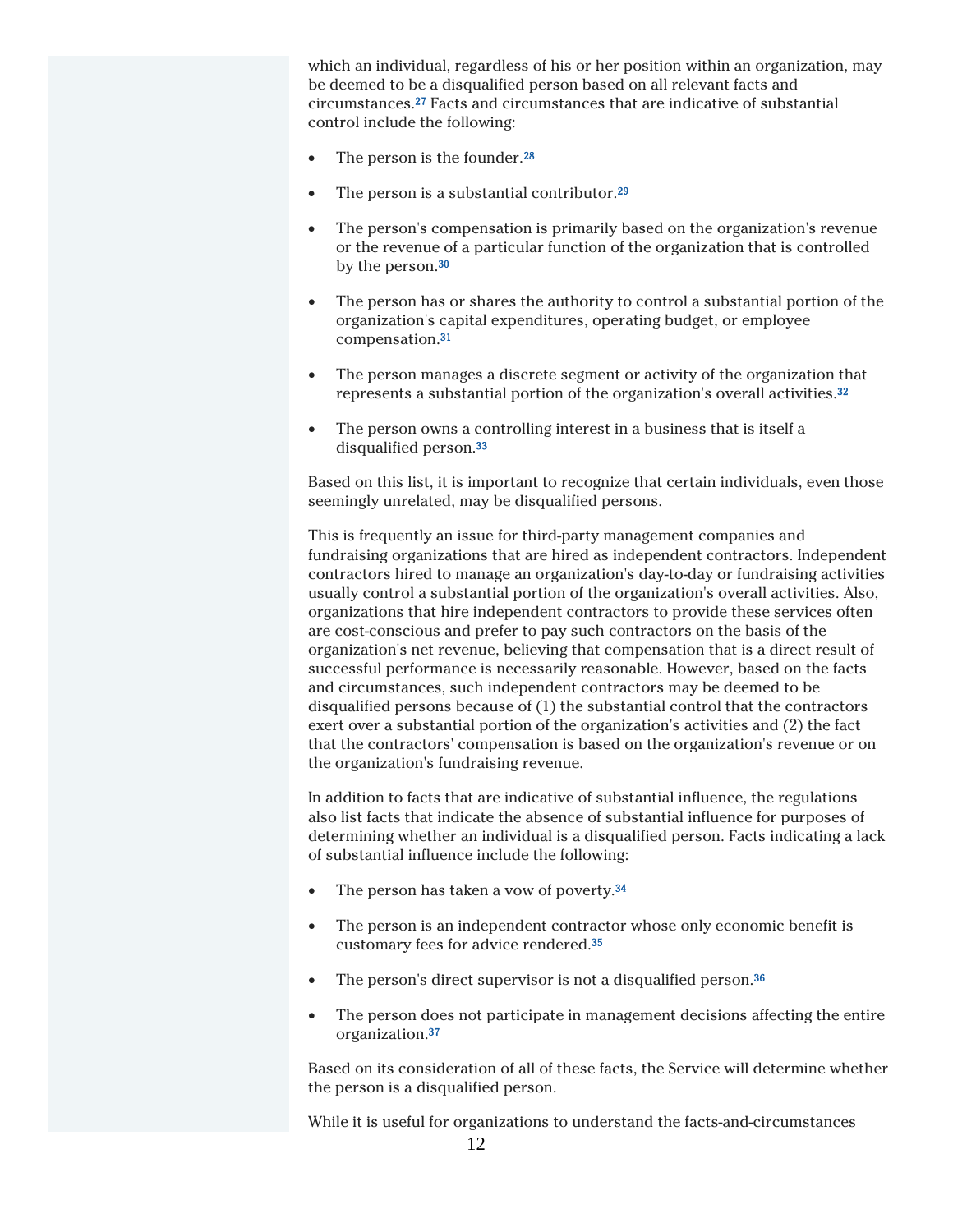test, this is something that the author's firm has rarely seen the Service use to determine whether an individual is a disqualified person for purposes of Section 4958. In most situations, it can be difficult for the Service to demonstrate substantial influence based on the facts and circumstances. As such, to the extent that these arrangements appear to be reasonable, compensation for such people presents significantly less risk than compensation to individuals who are disqualified persons due to their position within the organization.

If an individual is not a disqualified person because of his or her position within an organization,<sup>38</sup> or due to a material financial interest in a provider-sponsored organization, then—irrespective of the facts or circumstances of employment an individual who is not a "highly compensated employee" as defined by Section  $414(q)(1)(B)(i)$  is deemed not have substantial influence for purposes of Section  $4958.^{39}$  Section  $414(q)(1)(B)(i)$  defines the term "highly compensated employee" to include employees with compensation in excess of a defined amount of compensation that is adjusted for cost of living increases. Therefore, in 2012, unless a person is a disqualified person due to his or her position within an organization, that person will not be deemed to have substantial influence over an organization regardless of the surrounding facts or circumstances of his or her employment if that person earns less than \$115,000.<sup>40</sup>

As the individual will not be considered to have substantial influence over the organization, that person will not be subject to intermediate sanctions under Section 4958 regardless of the reasonableness of his or her salary.

*Disqualified persons—Family members.* Family members of individuals who exert substantial influence are also disqualified persons for purposes of Section 4958. The regulations limit individuals considered to be family members to a disqualified person's spouse; brothers and sisters (by whole or half-blood); spouses of brothers or sisters; ancestors; children (including legally adopted children); grandchildren; great-grandchildren; and spouses of children, grandchildren, and great-grandchildren.<sup>41</sup> Therefore, in addition to concerning itself with reasonableness of the compensation of an organization's management, a governing board must also consider the reasonableness of compensation provided to the family members of those individuals who are employed by the organization.

*Excessive benefit.* Finally, the most important element of an excess benefit transaction is the existence of the excessive benefit. As the name "excess benefit transaction" implies, without an excessive benefit, there is no issue under Section 4958.

An excess benefit is the amount by which a benefit received by a disqualified person exceeds the value of the consideration provided by the disqualified person to the organization.<sup>42</sup> As such, to determine whether there is an excess benefit transaction, the Service must determine the value of the benefit received by the disqualified person, the value of the consideration provided by the disqualified person to the organization (such as the value of his or her services), and the amount by which the consideration provided by the charity exceeds the value of the consideration received by the disqualified person.

#### WHAT ARE THE RISKS?

Even after an executive recognizes that people care about his or her compensation and that the amount of compensation does matter, many executives believe this to be an academic question without any real risk. As previously mentioned, however, this belief is incorrect. The risks associated with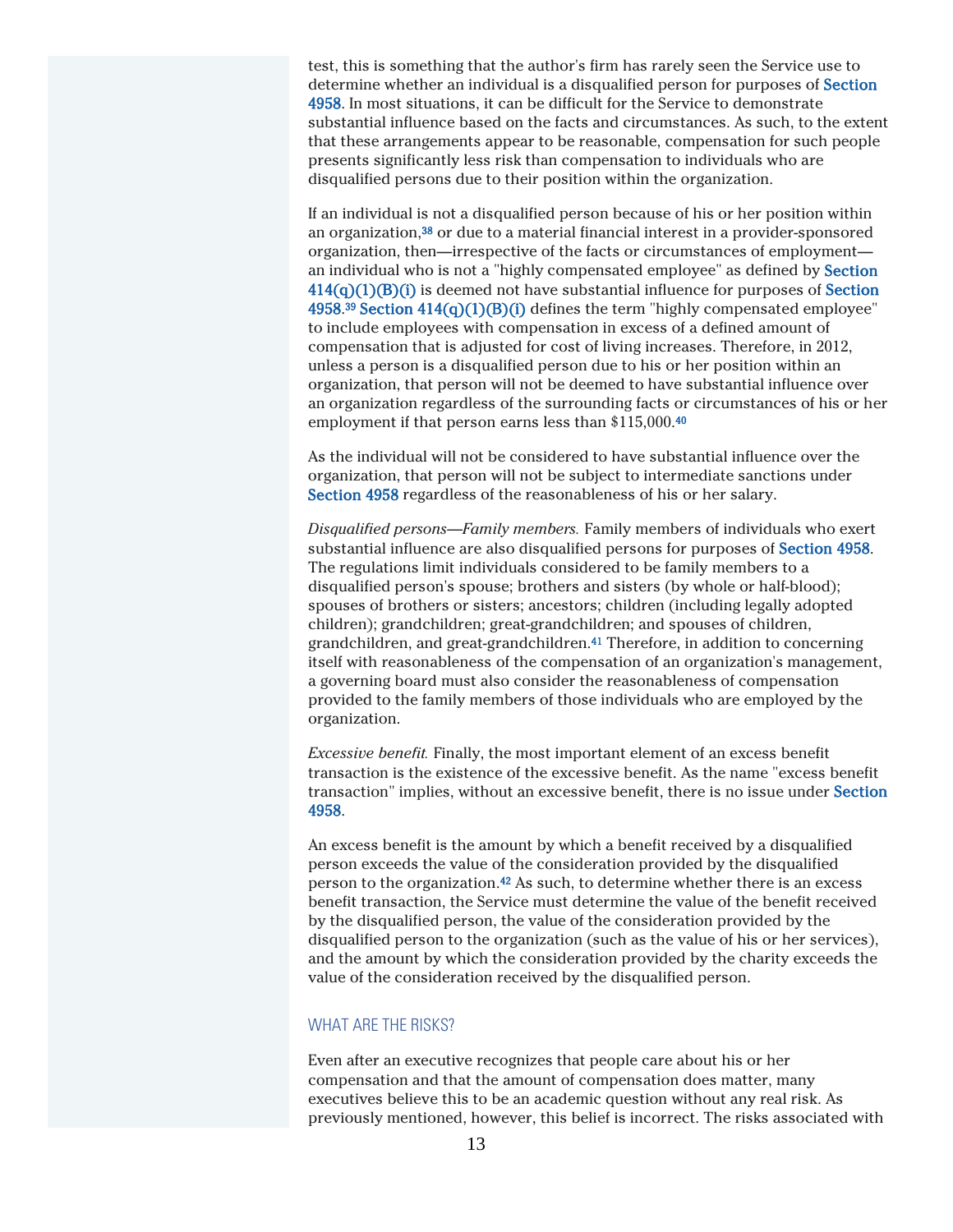overcompensation are significant, and they are borne by both the organization and by the individuals in control of the organization's activities.

Risks borne by the organization. As discussed above, if a tax-exempt organization is found to be in violation of the private inurement proscription, the Service has the power to revoke the organization's tax-exempt status. As revocation is the only penalty for engaging in activities that provide a substantial private benefit, the entire risk of this issue rests with the organization, not management.

It is also important to understand the scope of the risk with respect to inurement and private benefit. If an organization's activities confer a private benefit, the conferring of such a benefit will be fatal to the organization's exempt status only to the extent that the Service determines that the private benefit is substantial in light of the organization's total operations.<sup>43</sup> As such, in *American Campaign Academy,* the Service did not revoke the organization's exempt status because the Republican Party received *some* benefit from the organization due to the qualified campaign managers educated by the organization. Rather, the organization's exempt status was revoked because the organization's graduates "served on campaigns of candidates who were predominantly affiliated with the Republican party"<sup>44</sup> and "the placement of 85 of petitioner's graduates in the campaigns of 98 Republican Senatorial and Congressional candidates conferred a benefit on those candidates."<sup>45</sup> Thus, the substantiality and purpose of the benefit, not its existence, caused the revocation.

Unlike the private benefit doctrine, the prohibition against private inurement is absolute. As such, for purposes of applying inurement, the Service has taken the position that "any taking of the profits (net earnings) is fatal to exemption; the concept does not even go so far as looking at the quality of the organization's charitable activities."<sup>46</sup> Moreover, in applying the private inurement doctrine, the courts have expressly refused to consider whether the total amount that inured to an individual would have been reasonable if paid as compensation. 47 Therefore, the payment of excessive compensation to an organization's managers, or the provision of substantial benefits in addition to compensation, presents significant risks to an organization's exempt status, even when the provision of such benefits is isolated and small in amount.

Risks borne by management and the governing body. In addition to the risks that excessive compensation creates for tax-exempt organizations, the approval and payment of excessive compensation also create a substantial amount of risk of personal liability for individuals who receive excessive benefits and the organization managers who approve the payment or otherwise participate in excess benefit transactions.

*Taxes on disqualified persons who receive excess benefits.* As discussed above, Section 4958 imposes excise taxes on disqualified persons who receive an excessive benefit from an applicable tax-exempt organization. If the Service determines that a disqualified person received an excessive benefit, under the "initial tax" imposed by **Section 4958(a)(1)**, the Service may impose an excise tax of up to 25% of the amount of excessive benefit on the disqualified person. Additionally, the disqualified person is required to "correct" the excess benefit transaction by "undoing the excess benefit to the extent possible, and taking any additional measures necessary to place the organization in a financial position not worse than that in which it would be if the disqualified person were dealing under the highest fiduciary standards."<sup>48</sup> Finally, if more than one person is liable for the tax imposed on an excess benefit transaction, each person is jointly and severally liable for the amount of the tax owed.<sup>49</sup> Therefore, under Section  $4958(a)(1)$ , a disqualified person could be liable for an amount equal to 125% of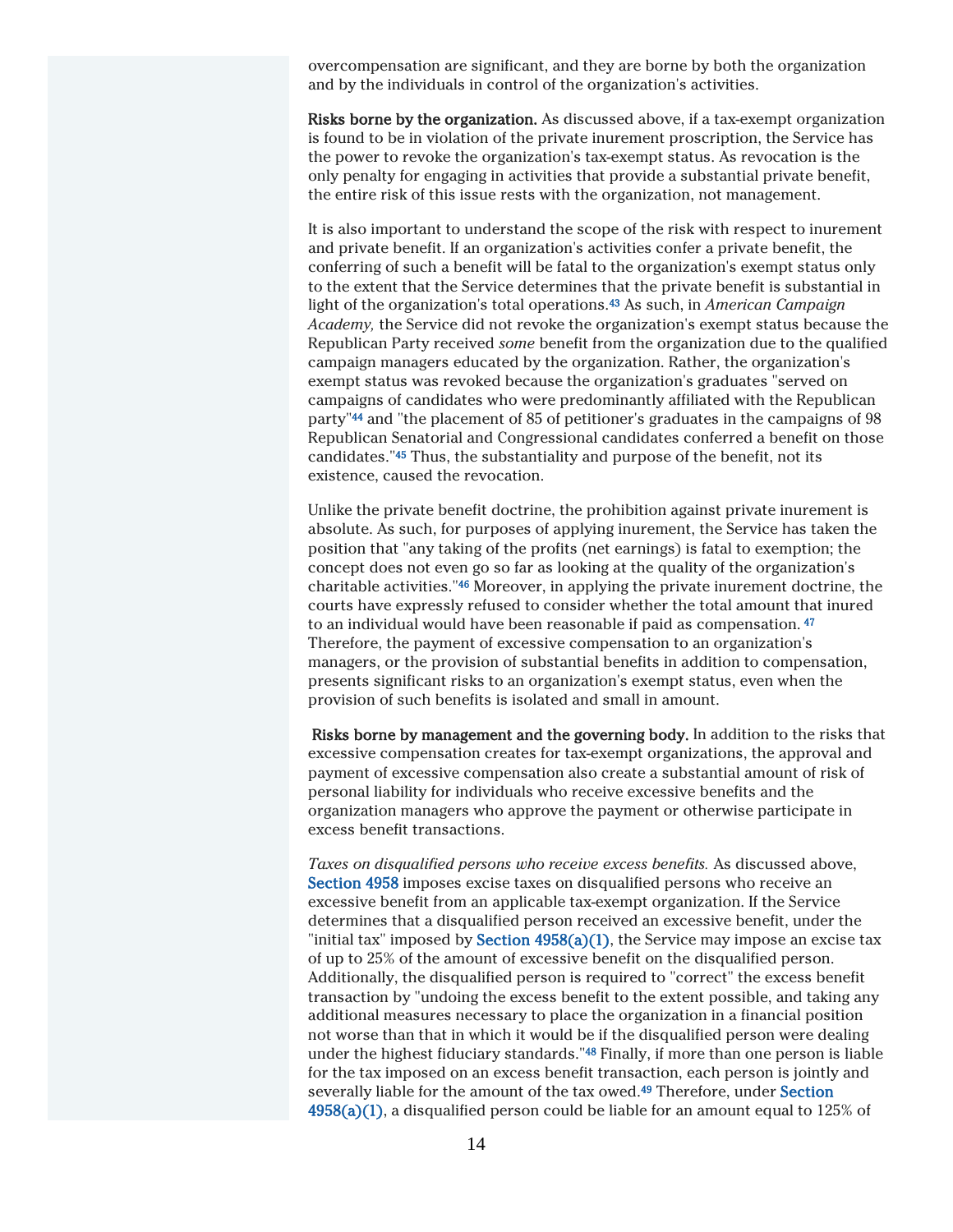the amount of an excessive benefit received from an applicable tax-exempt organization.

In addition to the initial tax, Section 4958(b) imposes an "additional tax" on disqualified persons who fail to correct the excess benefit transaction before the Service issues a notice of deficiency regarding the excess benefit. The additional tax imposed by Section 4958(b) is equal to 200% of the portion of the uncorrected amount of the excess benefit transaction.<sup>50</sup> Therefore, if a disqualified person receives an excessive benefit and does not timely correct the excess benefit transaction, the person may be liable for up to 225% of the excessive amount of the benefit.

Under this section of the Code, if an organization's chief executive officer received \$200,000 in total compensation and the Service determines that the reasonable amount of compensation was \$100,000, the Service could assess intermediate sanctions against the individual. Under these facts, if the CEO corrects the excess benefit, then he or she will have received \$200,000 in total compensation and would have been required to pay an excise tax to the IRS of \$25,000 while returning \$100,000 to the organization. If the CEO did not correct the excess benefit described above, he or she would have received \$200,000 in total compensation and would be liable for \$225,000 in excise taxes under Section 4958. Thus, it is clear that, under Section 4958, the risks of excessive compensation on those receiving the compensation are significant.

*Taxes imposed on participating organization managers.* In addition to imposing taxes on disqualified persons who receive excessive benefits, Section 4958(a)(2) "imposes a tax equal to 10 percent of the excess benefit on the participation of any organization manager who knowingly participated in the excess benefit transaction."<sup>51</sup> For purposes of this provision, an "organization manager" generally includes "any officer, director, or trustee of such organization, or any individual having powers or responsibilities similar to those of officers, directors, or trustees of the organization, regardless of title."<sup>52</sup> "Participation" includes both active participation, such as voting in favor of the transaction, and passive participation, such as silence or inaction.<sup>53</sup> Finally, "knowing" requires that the organization manager (1) has knowledge that the fact of the transaction could cause the transaction to be an excess benefit transaction, (2) is aware of the law prohibiting excess benefit transactions, and (3) is aware that the transaction is an excess benefit transaction or fails to make an attempt to ascertain whether the transaction is an excess benefit transaction.<sup>54</sup>

If these conditions are met, the payment of excessive compensation could result in the assessment of an excise tax on the organization managers as well as the individual who received the excess benefit. Additionally, because of the broad definition of the term "participation," an individual who receives an excessive benefit also "participated" in the transaction. As such, the recipient of the excessive benefit may be liable for the 10% excise tax on organization managers in addition to being liable for the taxes imposed by **Sections**  $4958(a)(1)$  and 4958(b).

#### FEAR

Once the risks are explained, many organizations panic. This is especially true of three types of organizations—those that have been pushing the envelope with respect to compensation, those with a passive board that has generally complied with the every recommendation made by management, and those that have been controlled by members of a single family. While panicking, an organization's board will want definitive answers and may take drastic measures to correct any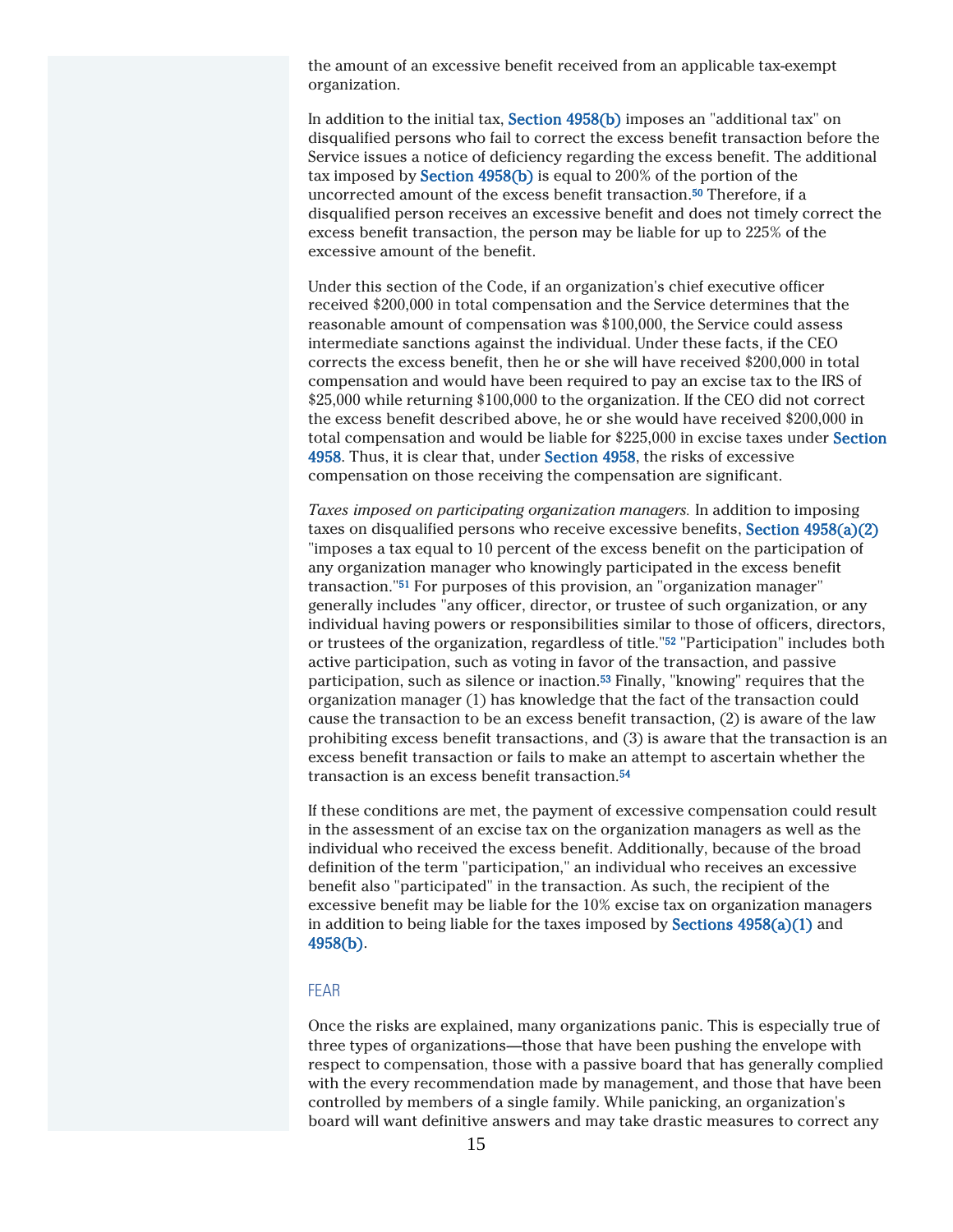perceived issues. At this point, boards will want to know: what is reasonable compensation; what does the IRS look to in determining whether compensation is reasonable; and whether the organization needs to remove all board members who are related, through family or business, to officers or other board members. It is also common at this point for board members to ask to resign from the board based on concerns about personal liability.

#### HOW MUCH IS REASONABLE COMPENSATION?

Unfortunately, there is no single or easy answer to this question. Reasonable compensation is based on the facts and the circumstances of each employment situation. In determining the precise amount of reasonable compensation, one must consider a multitude of factors about the organization, its activities, and the individual employee being compensated. In some situations, an organization's president may be overcompensated while receiving an annual salary of \$20,000 at the 70th percentile. In other situations, an individual may be reasonably compensated with an annual salary of \$800,000 at the 80th percentile. As a result, it is impossible to define what reasonable compensation is; it is only possible to explain what the Service looks to in determining whether a compensation amount is reasonable.

Property transactions. For property transactions, the regulations define fair market value as "the price at which property or the right to use property would change hands between a willing buyer and a willing seller, neither being under any compulsion to buy, sell or transfer property or the right to use property, and both having reasonable knowledge of all relevant facts."<sup>55</sup> While generally applying the definition of fair market value used in the regulations, courts have noted that the "willing buyer" and "willing seller" are hypothetical individuals, and that the "hypothetical willing buyer and seller are presumed to be dedicated to achieving the maximum economic advantage."<sup>56</sup> Moreover, when determining fair market value, "the hypothetical sale should not be construed in a vacuum isolated from the actual facts that affect the value."<sup>57</sup> Rather, "the valuation method must take into account, and correspond to," the attributes of the transaction being valued.<sup>58</sup>

Reasonable compensation. In determining whether an amount of compensation is reasonable, the Service must first determine the value of the benefit. With respect to compensation for services, the regulations provide that, with the exception of certain specified benefits, the amount of compensation paid to a disqualified person includes "all forms of cash and noncash compensation"<sup>59</sup> and "all other compensatory benefits, whether or not included in gross income for income tax purposes."<sup>60</sup> The regulations provide that compensation for purposes of Section 4958 does not include nontaxable fringe benefits, expense reimbursement payments made according to an accountable plan, or de minimus fringe benefits.<sup>61</sup> Thus, the scope of compensation for purposes of Section 4958 goes well beyond the scope of compensation for purposes of federal income taxes.

While the regulations broaden the type and amount of compensation subject to Section 4958, they narrow the definition of services provided in exchange for such compensation, stating that a taxable "economic benefit is not treated as consideration for the performance of services unless the organization providing the benefit clearly indicates its intent to treat the benefit as compensation when the benefit is paid."<sup>62</sup> Organizations are not required to demonstrate such intent for non-taxable benefits, such as employer-provided health benefits, contributions to qualified pensions, employer-provided benefits under a Section 127 education assistance program, or employer-provided benefits under a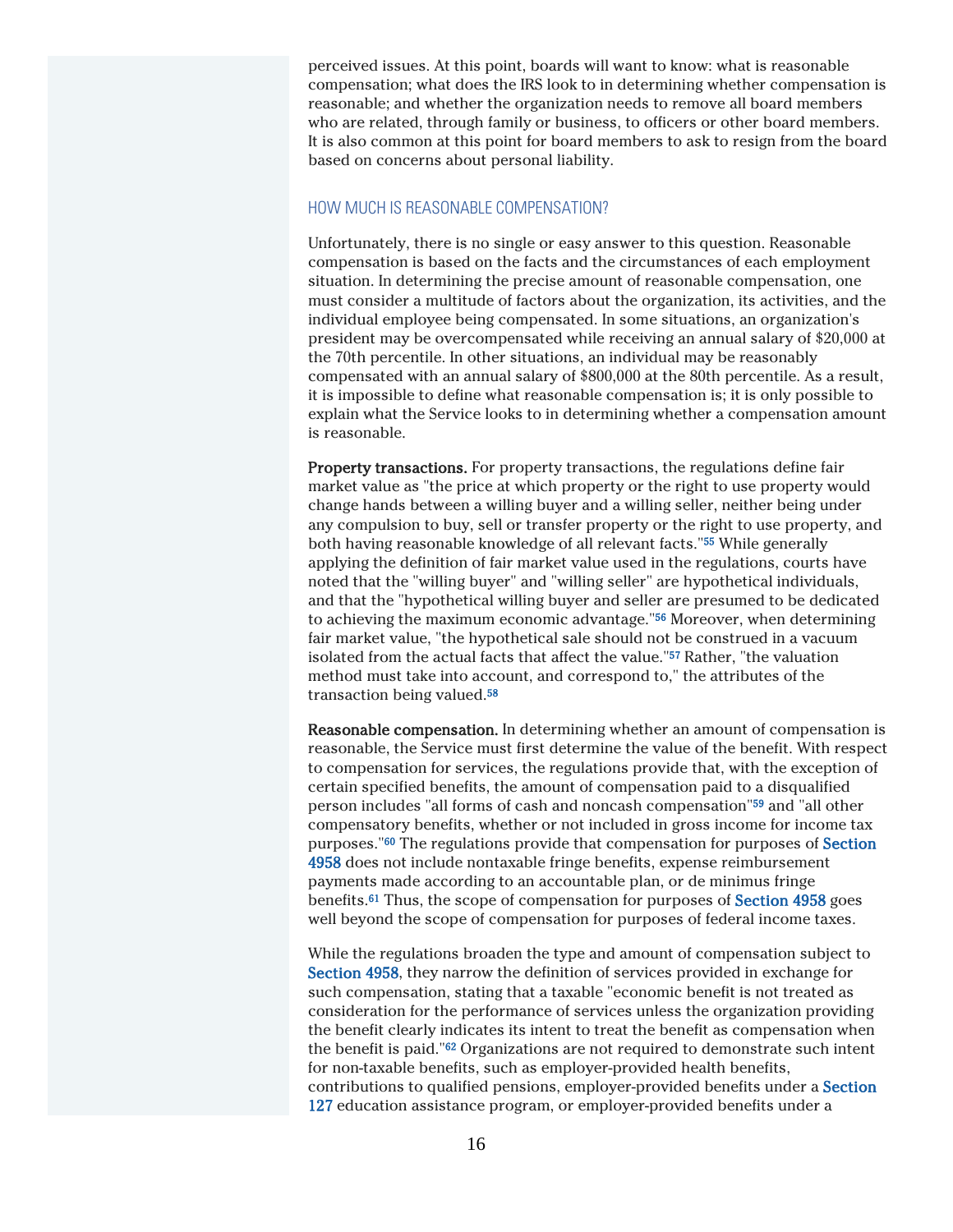Section 137 adoption assistance program.<sup>63</sup>

For purposes of the contemporaneous demonstration of intent to treat certain benefits as compensation, the regulations require that an organization demonstrates its intent (1) by reporting the value of the benefit as taxable income on the individual's Form W-2; $64$  (2) by reporting the benefit as compensation on the organization's Form  $990;^{65}$  (3) by including the amount in a written employment contract; $66$  (4) by including the amount in a written document demonstrating that an authorized body intended an amount to be paid as compensation, i.e., board meeting minutes;<sup>67</sup> or (5) through written evidence demonstrating the organization's belief that the benefit was not taxable.<sup>68</sup> In addition to these methods, if an employee reports an amount as wages on his or her individual income tax return, Form 1040, the amount will be characterized as compensation.

Once it determines the total amount of the benefit received by the disqualified person, the Service will compare the amount that the organization paid to the value of the services to determine whether there was an excess. For purposes of this analysis, the "value of services" is "the amount that would ordinarily be paid for like services by like enterprises."<sup>69</sup> Unfortunately, this is not very clear and there is not much additional guidance on this issue. In the 2003 continuing professional education program, however, the Service noted that in evaluating the reasonableness of compensation, it will consider the following:

- The amount of compensation paid by similarly situated organizations, both taxable and exempt, for functionally comparable positions.
- The availability of similar services in the geographic area of the applicable exempt organization.
- Current compensation surveys.
- Actual written offers from competing organizations.<sup>70</sup>

#### CAN EXECUTIVE COMPENSATION EXCEED THE 50TH PERCENTILE?

Yes, executive compensation can exceed the 50th percentile. As the reasonableness of executive compensation depends on the facts and circumstances of each situation, the same amount of compensation may not be appropriate for two seemingly similar positions. As such, organizations should not strive to pay amounts identical to what is paid by other organizations. Rather, organizations should use the information provided by other organizations to determine the appropriate amount of compensation for individuals with similar responsibilities within their organization. Moreover, the regulations pertaining to the rebuttable presumption discussed below recognize that there may be situations in which an organization may intentionally decide to provide compensation that is either above or below the range of reasonableness demonstrated by the comparability data and, in such situations, the regulations merely require the organization to "record the basis for its determination." <sup>71</sup> Thus, it is not necessary for every organization to pay every executive at the 50th percentile; in fact, blindly paying at a particular percentile may lead to inappropriately high or low levels of compensation.

#### **ACCEPTANCE**

Once the organization has acknowledged and accepted that it must pay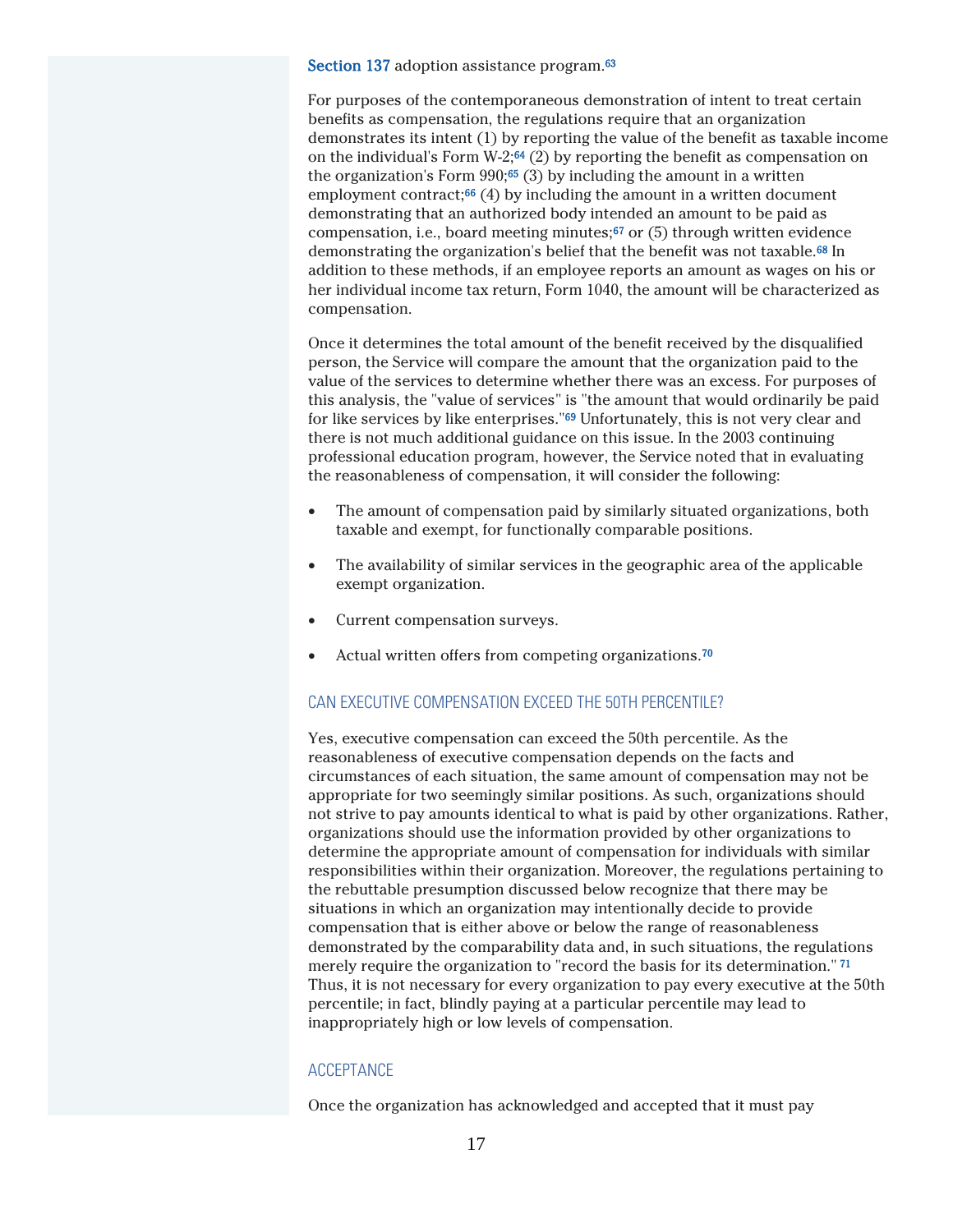compensation to its officers and employees, and that there are risks associated with the overcompensation of such individuals, the organization will start to be productive in its assessment of risks and its efforts to address such risks.

#### HOW TO PROTECT THE ORGANIZATION AND OFFICIALS?

The best way for an organization to protect itself from the risks of excessive compensation is to: (1) establish the rebuttable presumption of reasonableness, (2) establish compensation and conflicts of interest policies that ensure independence on all decisions related to compensation, (3) obtain the advice of experts where prudent, and (4) avoid raising red flags through IRS filings.

Establish the rebuttable presumption of reasonableness. The regulations establishing the rebuttable presumption of reasonableness set forth a procedure that allows exempt organization directors to evaluate compensation levels paid to insiders. <sup>72</sup> The benefit of following the procedure is that doing so creates a "rebuttable presumption" that the payment amounts are reasonable. In short, all of the following three steps are necessary to establish a presumption that the amount of compensation is reasonable:

- (1) The compensation arrangement is approved in advance by an authorized body of the organization, and that body is composed entirely of individuals who do not have a conflict of interest with respect to the compensation arrangement.
- (2) The authorized body obtained and relied upon appropriate data as to comparability (such as valid salary surveys) prior to making its determination.
- (3) The authorized body adequately documented the basis for its determination concurrently with making that determination.

The IRS still may "rebut" the presumption, but only if it develops sufficient contrary evidence to rebut the probative value of the comparability data relied upon by the authorized body. It should also be noted that under the regulations, an organization's failure to establish the rebuttable presumption of reasonableness should not create a presumption about the existence of an excess benefit.<sup>73</sup>

For the first of the above steps, the "authorized body" may be the members of the board of directors of an organization or a committee established by the board. Of course, individuals who are having their compensation reviewed may not be members of such a body, nor may relatives of such individuals or others who may have a conflict of interest with regard to the determination.

For the second of the above steps, "adequate comparability data" may include a comparison with the compensation levels paid by similarly situated organizations, both taxable and tax-exempt, for functionally comparable positions; a review of the availability of similar services or expertise in the geographic area of the applicable tax-exempt organization; and a review of current compensation surveys compiled by independent firms.

Finally, for a decision to be documented adequately, the written or electronic records of the authorized body must note all of the following:<sup>74</sup>

- (1) The terms of the transaction that was approved and the date it was approved.
- (2) The members of the authorized body who were present during debate on the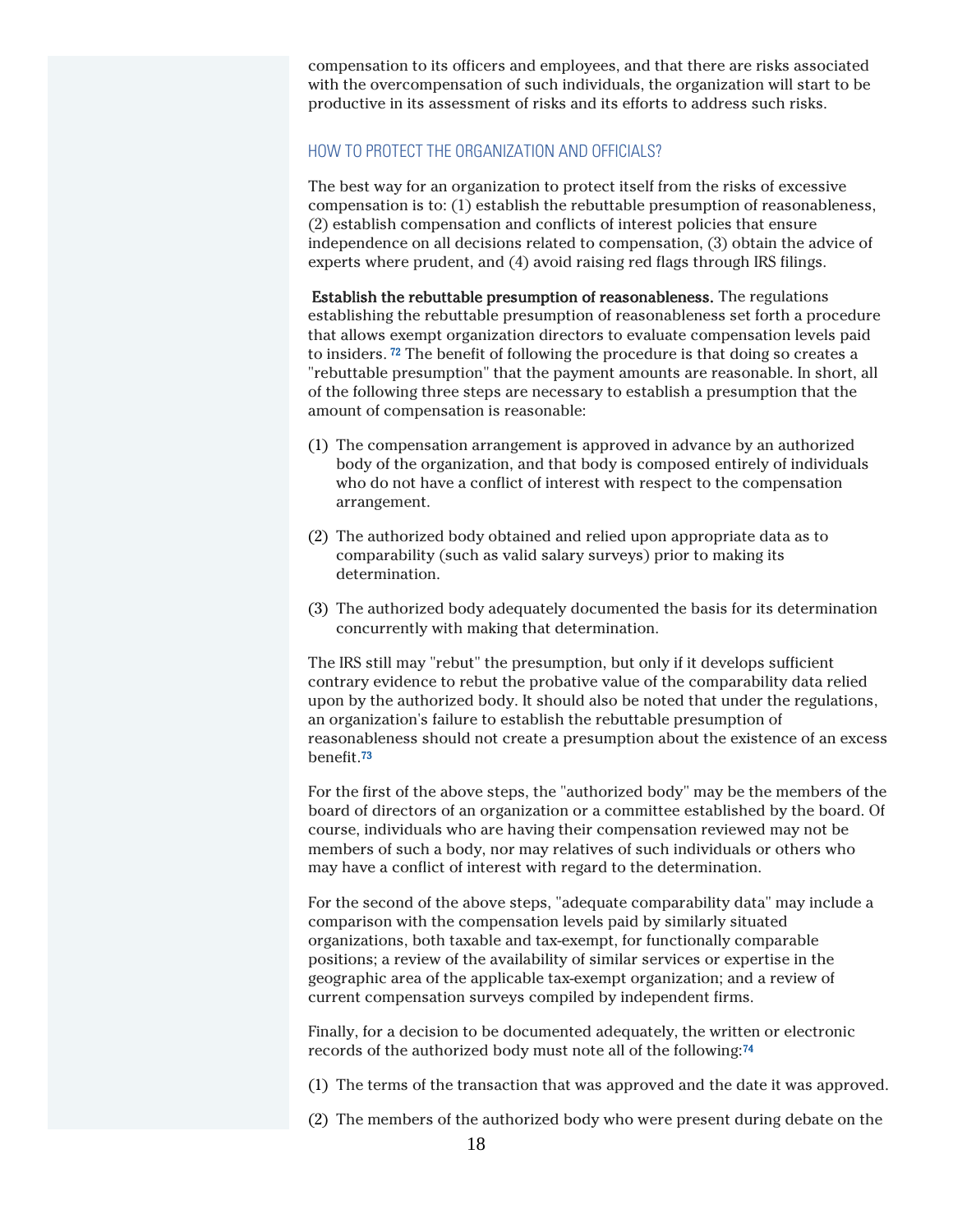transaction that was approved and those who voted on it.

- (3) The comparability data obtained and relied upon by the authorized body and how the data was obtained.
- (4) Any actions taken with respect to consideration of the transaction by anyone who is otherwise a member of the authorized body but who had a conflict of interest with respect to the transaction.
- (5) If the authorized body determines that reasonable compensation for a specific arrangement or fair market value in a specific property transfer is higher or lower than the range of comparability data obtained, the authorized body must record the basis for its determination.
- (6) For a decision to be documented concurrently, records must be prepared before the later of the next meeting of the authorized body or 60 days after the final action or actions of the authorized body are taken. Records must be reviewed and approved by the authorized body as reasonable, accurate, and complete within a reasonable time thereafter.

Institute policies ensuring independence. Two of the most important policies that can be used to protect an organization against the possibility of excessive compensation are a conflict of interest policy and a compensation policy that establishes the rebuttable presumption of reasonableness. These policies will help in three very important ways. First, the implementation of these policies will increase the independence and thoroughness of the compensation approval process, which by its nature will decrease the probability that an organization will provide unreasonably excessive compensation. Second, as discussed in greater detail below, implementation of the policies will be reported on the organization's Form 990, which leads to the perception of a compliant organization. Third, the use of such policies will result in the rebuttable presumption of reasonableness, which will itself lead to several substantial benefits relating to the perceived reasonableness of executive compensation.

Obtain the advice of experts. Obtaining the opinion and advice of an independent expert in the compensation approval process is a valuable tool to protect the organization from paying unreasonably high compensation. Additionally, the regulations provide that where a governing body obtains and relies on the reasoned written opinion of a professional with respect to the elements of the transaction, the governing body will not be deemed to have knowingly participated in an excess benefit transaction, even if the amount of compensation is subsequently determined to be excessive for purposes of **Section 4958**.<sup>75</sup> As such, the reliance on the well-reasoned advice of an organization's legal counsel, an accounting firm with expertise regarding relevant tax law matters, or an independent compensation valuation expert can be used to protect the governing body and other organization managers from excise taxes imposed by Section 4958(a)(2).

Avoid raising red flags in IRS filings. The easiest way for the Service to find organizations that provide unreasonably excessive compensation is by reviewing the information sent to the IRS every year on Form 990. As previously discussed, Form 990 requests a substantial amount of information related to executive compensation, including: "did the organization engage in an excess benefit with a disqualified person"<sup>76</sup> and did the organization "follow the rebuttable presumption procedure" with respect to executive compensation.<sup>77</sup>

With questions that are specific to whether an organization provided excessive benefits, it is important for organizations to understand what is reported in their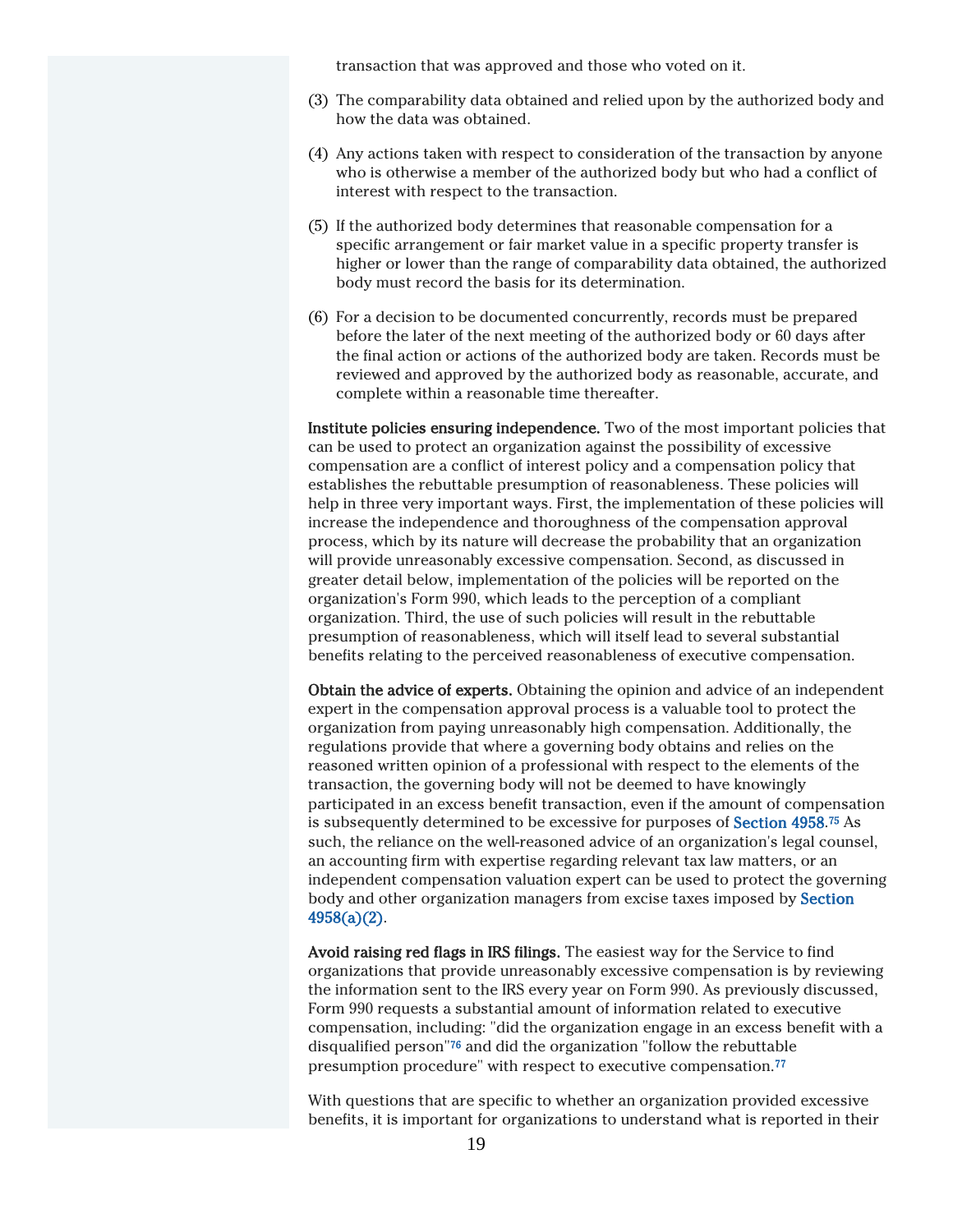annual Forms 990, and tailor their compensation practices to the information reported. For instance, in Part V, Form 990 requests a substantial amount of information about governance procedures, including whether an organization has implemented policies not required by the Code. While these policies are not required, the absence of these policies will not go unnoticed, especially for organizations that pay significantly higher amounts of compensation than their peers.

In short, one way that an organization can protect itself is by understanding the Form 990, and establishing a compensation policy that is responsive to the compensation information reported on the form.

Finally, if an organization suspects that it may have engaged in one or more excess benefit transactions in the past, it should consult with legal counsel expert in the area before simply conceding that fact through checking the relevant box on the Form 990. There are multiple ways to deal with problems like this.

#### OTHER ISSUES

When dealing with excess benefit transactions, the Service's enforcement of the Section 4958 is as important as, if not more important than, the content of the law itself. About six years ago, an organization was under examination for periods during which its highest executives had taken about \$50 million from the organization through transactions with corporations controlled by the executives. However, the Service, still hurting from its loss in the *Caracci* case, did not even raise the issue of intermediate sanctions, choosing instead to pursue revocation on the basis of private inurement and public benefit. In that era, just after the *Caracci* decision, excessive compensation was an exemption issue only and intermediate sanctions were no more than an afterthought. Today, however, intermediate sanctions are an issue explored in every examination with potential compensation issues. Unlike six years ago, when the Service ignored a potential \$50 million issue, within the last two years the Service has raised automatic excess benefit transaction issues for total proposed assessments of less than \$750.

#### IRS ENFORCEMENT OF SECTION 4958

Based on the recent experience of the author's firm, the Service does not play fair when it comes to enforcement of Section 4958. The Service's current enforcement efforts appear to have three purposes: (1) assessing an extremely high excise tax for the purpose of achieving a quick settlement, (2) making inappropriate inferences from organizations that fail to establish the rebuttable presumption of reasonableness, and (3) asserting very small penalties under the automatic excess benefit provisions of the Code.

Unsupported excessive penalties. To demonstrate that a transaction resulted in an excessive benefit to a disqualified person, the Service must demonstrate that the benefit received by the disqualified person exceeded the fair market value of the consideration provided to the applicable tax-exempt organization. It is therefore not sufficient for the Service merely to assert the existence of an excessive benefit. Rather, it must demonstrate the existence of a benefit that exceeded the fair market value of all consideration provided, including consideration provided in years other than those in which the benefit was conferred.

At least one court has ruled that it is arbitrary and erroneous for the Service to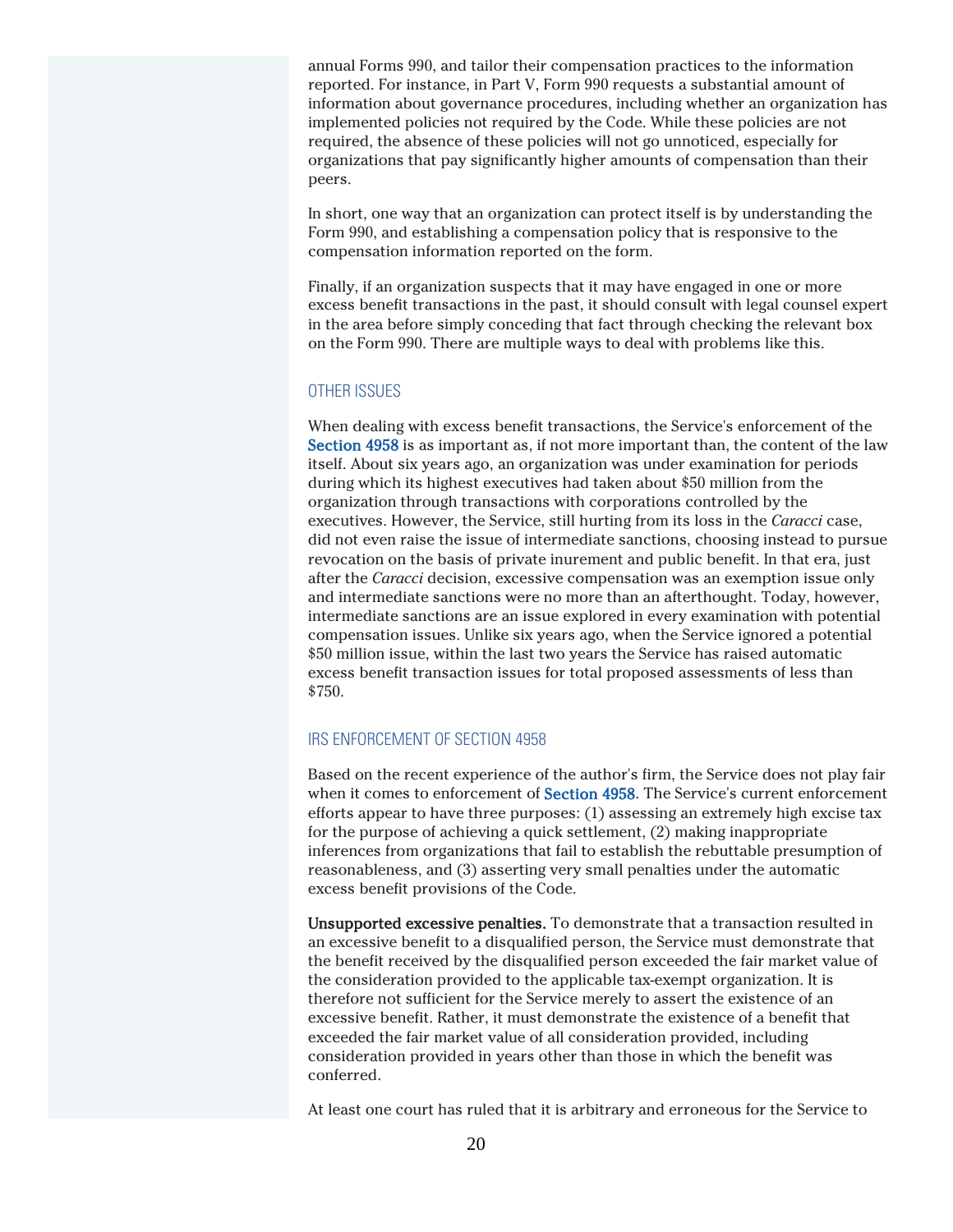impose a Section 4958 excise tax based on a valuation analysis that is provided by an individual who lacks sufficient expertise and who based his valuation on incomparable data.<sup>78</sup> In the *Caracci* decision, the court denied the imposition of intermediate sanctions where the Service's position was based on a valuation resulting from "a brief, intermediate internal analysis." Further, the court noted that where the Service took a position based on a valuation that was clearly erroneous and:

"so incongruous as to call [the Commissioner's] motivation into question...[i]t can only be seen as one aimed at achieving maximum revenue at any cost...seeking to gain leverage against the taxpayer in the hope of garnering a split-the-difference settlement—or, failing that, then a compromise judgment—somewhere between the value returned by the taxpayer...and the unsupportedly excessive value eventually proposed by the Commissioner."<sup>79</sup>

Therefore, when asserting an excise tax under Section 4958, not only is it necessary for the Service to provide a valuation demonstrating the excessive value of the benefit received, it is necessary for the Service to demonstrate the accuracy and reasonableness of it valuation. However, as in *Caracci*, the Service's current enforcement efforts appear to be focused on intimidation and not reasonable efforts to determine the value of all of the consideration exchanged between the parties.

As an example, in a recent Tax Court case handled by the author's firm regarding intermediate sanctions, the Service determined that a disqualified person's sale of property to a public charity conferred a benefit of \$0 on the charity because, in the Service's unsupported opinion, the charity could have obtained the property from the disqualified person without charge.<sup>80</sup> More significant than the unsupported nature of the Service's position is the fact that, during discovery, the taxpayer learned that, prior to issuing the notice of deficiency, an IRS valuation engineer actually analyzed the transaction and determined that the value of the consideration received by the charity exceeded the amount of consideration provided to the disqualified person. As such, in this case, the Service disregarded the reasoned opinion of its own valuation expert in determining an excise tax in excess of \$1 million.

In situations such as the *Ossenfort* case,<sup>81</sup> the Service's determination, as unreasonable as it may seem, puts the taxpayer in a precarious situation. First, the Tax Court rules favor the IRS. Second, the expense of litigation, viewed in conjunction with the possibility of having to pay even a portion of the proposed penalty upon losing the case in court, makes it very difficult to justify continued litigation by compounding the potential harm that could result. Thus, in the *Ossenfort* case handled by the author's firm, even though the Service conceded the entire amount of tax provided by the notice of deficiency and agreed that the total amount of tax owed by the taxpayer was \$0, the Service was able to punish the petitioner by waiting to settle the case until just over a month before the trial.

The substantial delay in conceding the case essentially allowed the Service to punish the taxpayer by forcing her to endure to the stress, public embarrassment, and expense of litigation for almost two years. As a result, throughout the litigation of an issue for which the Service fully conceded, the author's client was forced to deal the with self-doubt and public pressures resulting from the litigation. These pressures, in addition to the potential penalty in excess of \$1 million, caused the taxpayer to consider the giving up the fight several times before the Service finally conceded the case. Fortunately for the author's client, she was committed to her cause and saw the case through until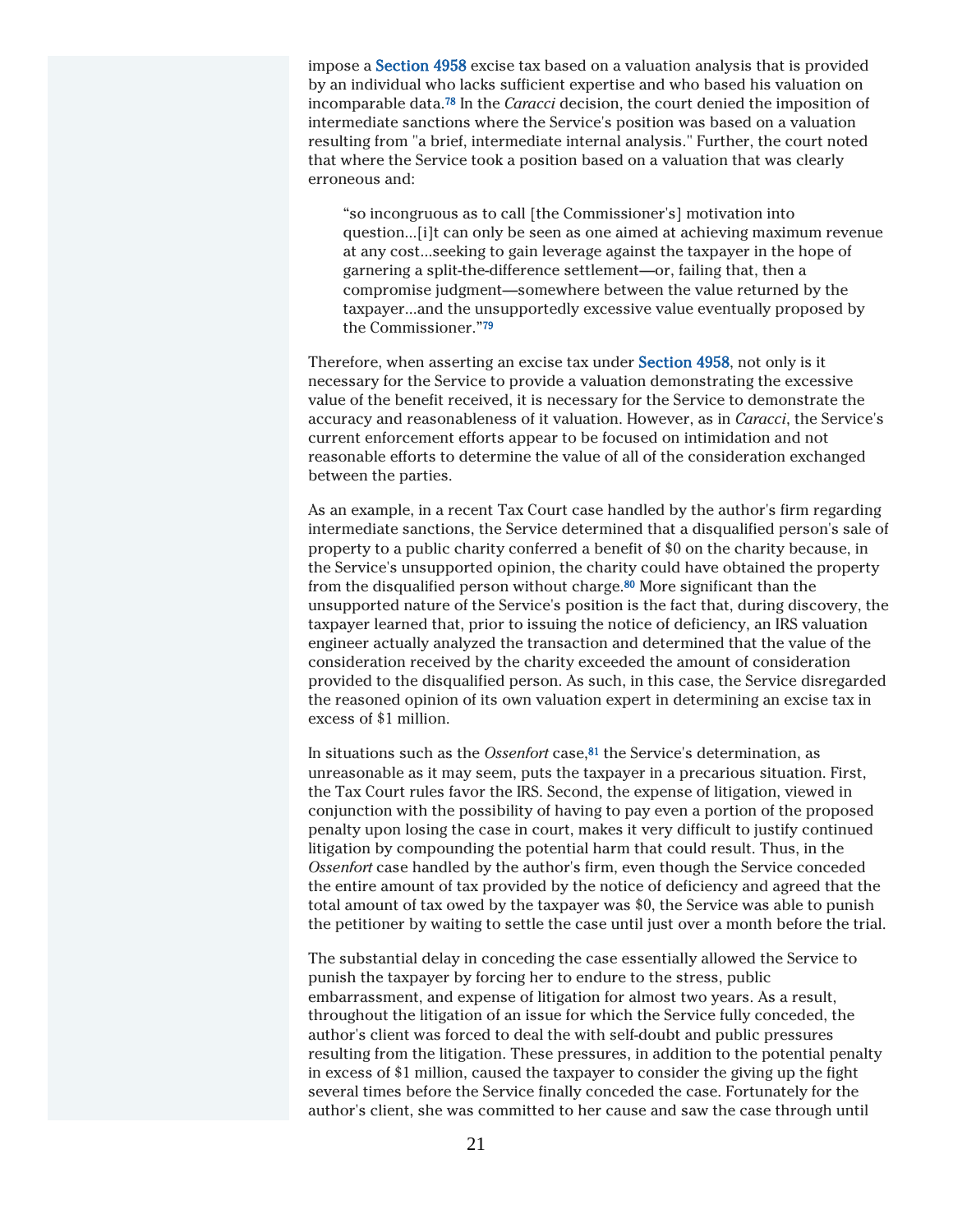its conclusion, vindicating her perseverance and efforts.

Inappropriate inferences regarding the rebuttable presumption. As previously mentioned, the regulations provide that the fact that a transaction between an applicable tax-exempt organization and a disqualified person is not subject to the presumption of reasonableness does not create any inference that the transaction is an excess benefit transaction.<sup>82</sup> However, this is not the case in the Service's current enforcement of Section 4958. In the Tax Court, the Service has effectively taken the position that the taxpayer's failure to contemporaneously establish the value of the consideration provided to the charitable organization is in itself evidence of an excess benefit transaction. Additionally, in other situations, the Service has used the lack of the presumption of reasonableness to base its position on weak and easily distinguishable comparability data.

In litigation, the Service's position is that because the notice of deficiency is presumed to be correct, it is the taxpayer's obligation to prove the value of the consideration that the tax-exempt organization received in the transaction. As such, the Service has taken the position that it is not required to produce anything aside from its theory in order to sustain its position. In fact, the Service has said in some instances that it does not even intend to use a valuation expert to support its position at trial.

In other situations, the Service has used the lack of the rebuttable presumption to base its position on weak and distinguishable evidence. As noted above, under the regulations, to rebut the presumption of reasonableness the Service must develop "sufficient contrary evidence to rebut the probative value of the comparability relied upon by the authorized body."<sup>83</sup> Where there is no comparability data to rebut, however, the Service has based its position on a selective and incomparable set of data. For example, on one occasion, in support of its determination of intermediate sanctions, the Service compared the compensation of the chief executive officer of an organization located in Los Angeles to organizations located in places such as Kokomo, Indiana; Bethany, Oklahoma; Sioux City, Iowa; and South Portland, Maine. In fact, in the Service's study, of the 13 organizations listed in the Service's comparability report, only three organizations were located in cities with populations greater than 500,000. Additionally, one of the 13 organizations included in the Service's comparability report did not report any information regarding the compensation of its chief executive officer, whom the Service incorrectly included in the report as a fulltime employee who received compensation of \$0. Therefore, because the Service was not required to develop sufficient information to rebut information used by the taxpayer, it developed a flawed report it could use to support the position that it wanted to take.

Automatic excess benefit transactions. Another way in which the Service is able to force taxpayers into quick and unchallenged assessments is by characterizing a payment as an automatic excess benefit.

The regulations provide that if "an organization fails to provide this contemporaneous substantiation, any services provided by the disqualified person will not be treated as provided in consideration for the economic benefit for purposes of determining the reasonableness of the transaction."<sup>84</sup> Thus, any benefit provided to a disqualified person will be an automatic excess benefit subject to the correction provisions of Section 4958 unless the organization demonstrates its intent to provide the benefit in exchange for services through contemporaneous documentation.

Automatic excess benefit transactions, especially those resulting from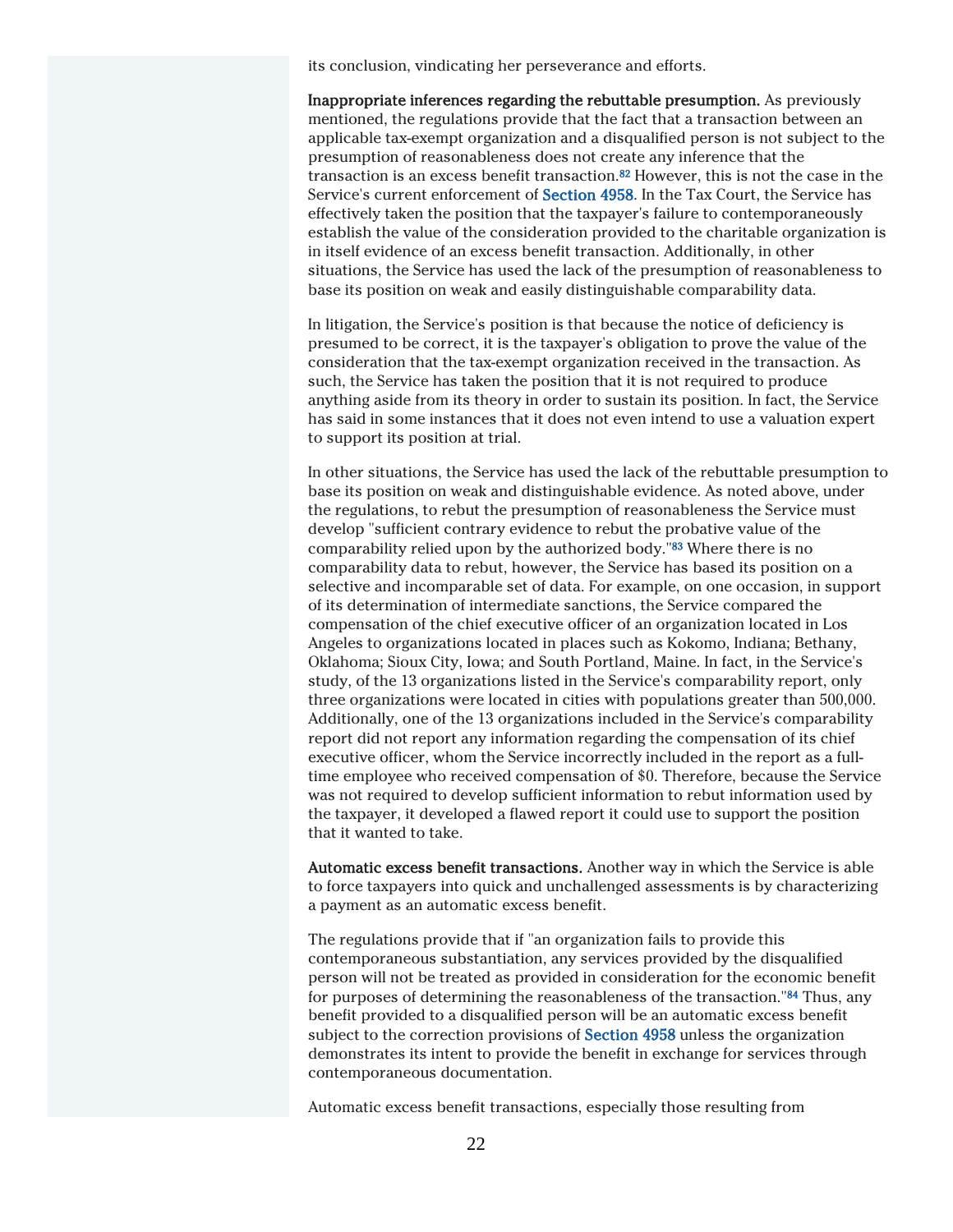reimbursement of business expenses, tend to be the result of poor recordkeeping and not an intentional effort to gain substantial excessive benefits. As such, these are most often found in small organizations that lack the sophistication or administrative processes of larger, more established organizations. Also, unlike \$50 million excesses, the lower amounts of unsupported reimbursements are unlikely to be challenged because it is simply not cost-effective to pay for outside counsel to contest a \$700 penalty. Thus, through the enforcement of the automatic excess benefit transaction rules, the Service is able to assess penalties under Section 4958 without challenge.

#### RECOMMENDATIONS

In light of the substantial scrutiny executive compensation attracts and the Service's current enforcement efforts, it is important that charities take certain precautions to protect themselves against the perception or possibility that they are providing excessive executive compensation. One of the most important things organizations can do to protect themselves is to create and implement a compensation approval policy that establishes the rebuttable presumption of reasonableness. A second way in which organizations can protect themselves, and especially their boards of directors, is to obtain advice regarding the reasonableness of compensation. Finally, for transactions that involve insiders of the organization, but are not necessarily compensation arrangements, the implementation and use of a thorough conflict of interest policy can help avoid excess benefit transactions. Implementation of these recommendations can protect an organization and its managers by providing several distinct advantages.

First, by their nature, policies that focus on independence and reliance on thirdparty information in approving compensation diminish the risk of paying greater than fair market value. As the approving body is independent, there are no biases to cause the approval of an excessive amount of compensation. Additionally, because the process is based on a review of objective data, the results of the independent body's analysis are more likely to be within the range of reasonable compensation.

Second, as discussed above, even though the presumption of reasonableness is "rebuttable," the author's firm has never seen the Service undertake the effort to actually challenge the presumption of reasonableness. To rebut the presumption, the Service must develop "sufficient contrary evidence to rebut the probative value of the comparability data relied upon by the authorized body" of the charity.<sup>85</sup> This is a fairly high standard, however, and the firm has not seen the Service develop the factual information necessary to rebut a presumption (though there have been situations in which the Service has carefully analyzed the information used to establish the rebuttable presumption before deciding not to pursue intermediate sanctions). Thus, it is clear that the use of the rebuttable presumption, though not a true safe harbor (a pseudo-safe harbor, if you will), is a very effective tool for protecting the organization and its managers from the imposition of intermediate sanctions.

Third, as discussed above, the regulations provide that the reliance on professional advice in approving a transaction precludes the knowing participation in a transaction. Therefore, by instituting a compensation approval policy that requires the organization's governing body to obtain and use the advice of an independent expert in establishing the rebuttable presumption of reasonableness, the organization will automatically protect the members of its governing body from being taxed as organization managers who knowingly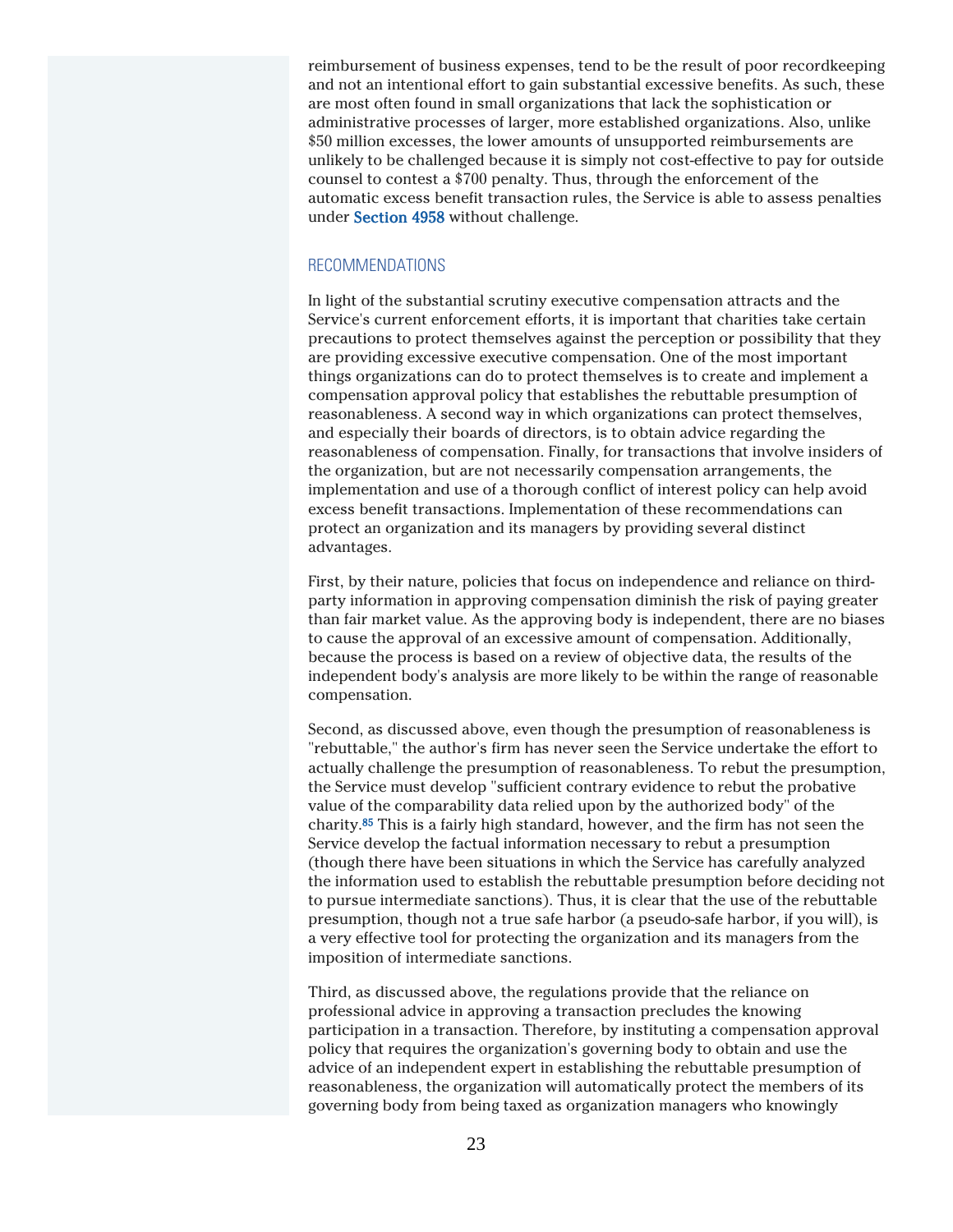participated in an excess benefit transaction.

#### **CONCLUSION**

Executive compensation is a very significant issue for both public charities and the individuals who control them. As such, it is extremely important for organizations to take great care in establishing the amount of compensation for its executives—not only to ensure the organization is retaining the most effective executive personnel, but of equal importance, to protect the organization's taxexempt status and prevent the imposition of intermediate sanctions, both on the executive and/or the organization's managers. By implementing the appropriate policies and determining compensation based on appropriate data, charities can limit their exposure to the consequences of excess benefit transactions, continue to provide executives with competitive compensation for their services, and avoid an unnecessary and often painful journey through the denial and fear phases of executive compensation.

"Paying for the Best: Considerations in Executive Compensation for  $501(c)(3)$ Public Charities," by Matthew T. Journy, Esq., *Taxation of Exempts*, Volume 24/Issue 3 Copyright © 2012 Venable LLP.

\* \* \* \* \* \*

*For more information, contact Mr. Journy at mtjourny@Venable.com or at 202.344.4589.*

*This article is not intended to provide legal advice or opinion and should not be relied on as such. Legal advice can only be provided in response to a specific fact situation.*

\* \* \* \* \* \*

#### **REFERENCES**

- 1 Available at www.irs.gov/pub/irs-tege/cucp\_interimrpt\_052010.pdf.
- 2 Interim Report at 54.
- **3** Reg.  $1.503(c)(3)-1(d)(1)(ii)$ .
- 4 Better Business Bureau of Washington, D.C., 34 AFTR 5, 326 US 279, 90 L Ed 67, 1945 CB 375 (1945).
- 5 United Cancer Council, 83 AFTR 2d 99-812, 165 F3d 1173, 99-1 USTC ¶50248 (CA-7).

#### 6 Section 501(c)(3).

7 American Campaign Academy, 92 TC 1053 (1989) at 1068.

8 IRM 7.76.3.11.1(1).

#### 9 Reg. 1.501(a)-1(c).

10 United Cancer Council, supra note 5 at 165 F.3d 1176.

11 Founding Church of Scientology, 24 AFTR 2d 69-5187, 188 Ct Cl 490, 412 F2d 1197, 69-2 USTC ¶9538 (Ct. Cl., 1969).

12 John Marshall Law School, 48 AFTR 2d 81-5340, 81-2 USTC ¶9514 (Ct. Cl., 1981) at 81-5348.

13 Founding Church of Scientology, 24 AFTR 2d 69-5187, 188 Ct Cl 490, 412 F2d 1197, 69-2 USTC ¶9538; John Marshall Law School, 48 AFTR 2d 81-5340, 81-2 USTC ¶9514.

14 Church of Scientology of California, 60 AFTR 2d 87-5386, 823 F2d 1310, 87-2 USTC ¶9446 (CA-9, 1987).

15 Founding Church of Scientology, supra note 11; See also, Mabee Petroleum Corp., 43 AFTR 872, 203 F2d 872, 53-1 USTC ¶9334 (CA-5, 1953) ("The familiar principle that corporate net earnings may not be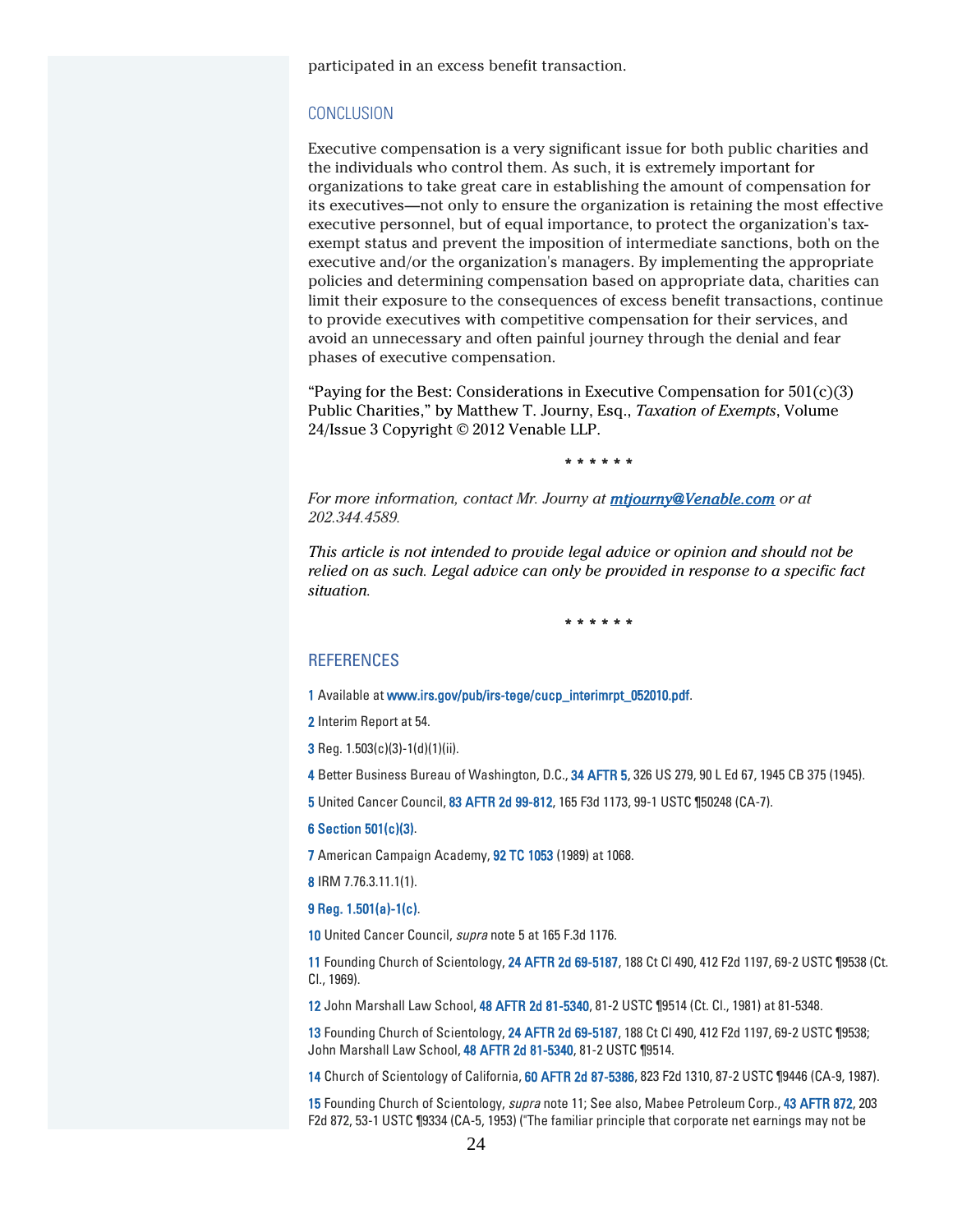channeled to officers in the form of excessive and unreasonable salaries is too well settled to require citation of authority.").

See, generally, Section 4958.

Reg. 53.4958-4(a)(1).

Section 4958(c)(1)(A).

Id.

Reg. 53.4958-2(a)(1).

Reg. 53.4958-2(a)(2).

22 Section 4958(f)(1). Other persons may also be disqualified persons, including certain controlled organizations and certain donors and donor advisors. However, such persons are not discussed in this article because they are unlikely to be compensated as officers of an exempt organization. Similarly, only individuals can be compensated as executives, so other entities that may be disqualified persons are not discussed in this article.

Reg. 53.4958-3(c)(1).

Reg. 53.4958-3(c)(2).

Reg. 53.4958-3(c)(3).

Reg. 53.4958-3(c)(4).

Reg. 53.4958-3(e)(1).

Reg. 53.4958-3(e)(2)(i).

Reg. 53.4958-3(e)(2)(ii).

Reg. 53.4958-3(e)(2)(iii).

Reg. 53.4958-3(e)(2)(iv).

Reg. 53.4958-3(e)(2)(v).

Reg. 53.4958-3(e)(2)(vi).

Reg. 53.4958-3(e)(3)(i).

Reg. 53.4958-3(e)(3)(ii).

Reg. 53.4958-3(e)(3)(iii).

Reg. 53.4958-3(e)(3)(iv).

38 For purposes of this definition, family members of disqualified persons are deemed to have substantial influence.

Reg. 53.4958-3(d)(3).

News Release IR 2011-103, 10/20/11, available at www.irs.gov/newsroom/article/0,,id=248482,00.html.

Reg. 53.4958-3(b)(1).

Reg. 53.4958-1(b).

IRM 4.76.3.11.1(3).

44 American Campaign Academy, supra note 7 at 1071.

*ld.* at 1073.

IRM 4.76.3.11.1(3).

47 See Founding Church of Scientology, *supra* note 11 at 412 F.2d 1202 ("If in fact a loan or other payment in addition to salary is a disguised distribution or benefit from the net earnings, the character of the payment is not changed by the fact that the recipient's salary, in increased by the amount of the distribution or benefit, would still have been reasonable.").

Section 4958(f)(6).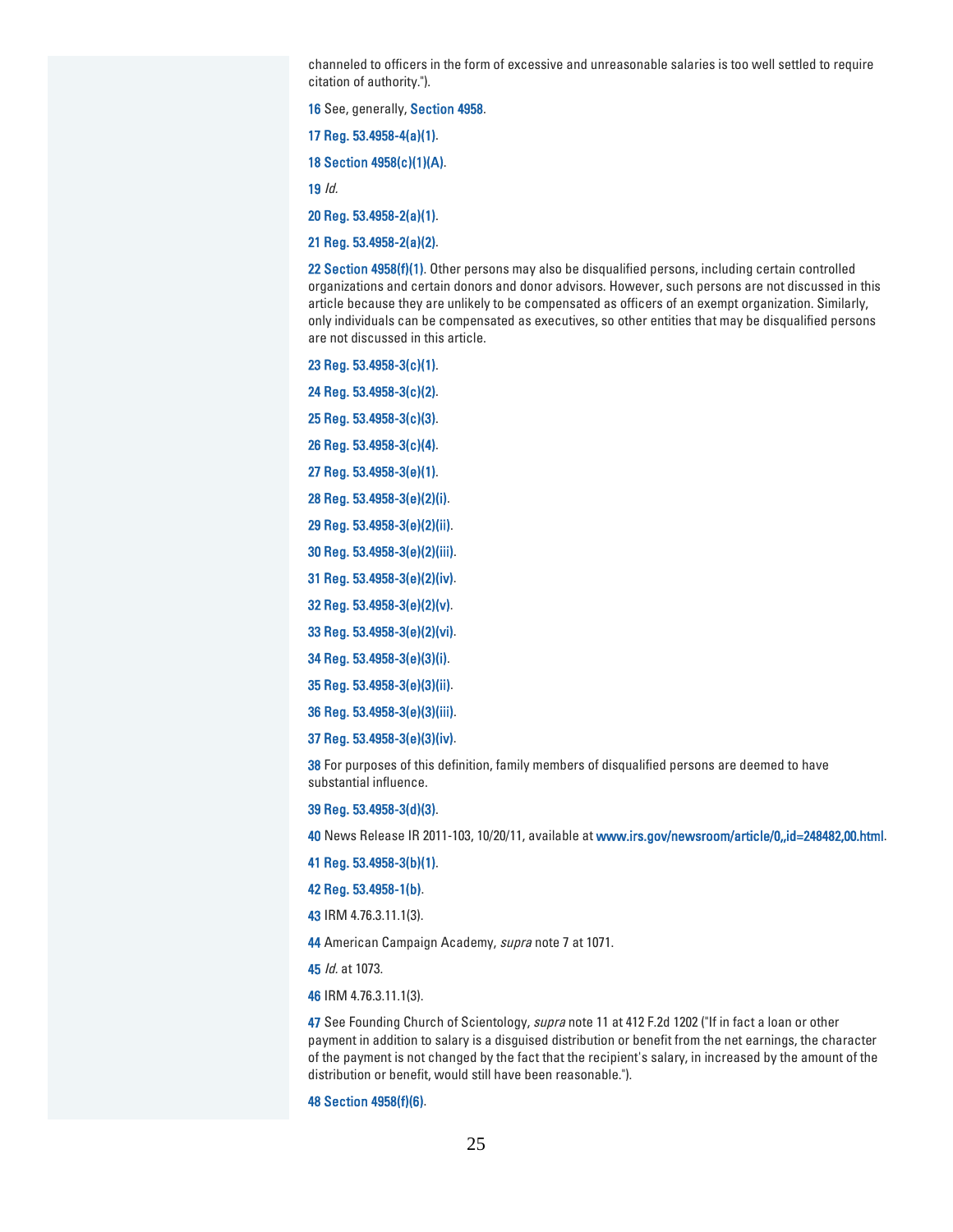Reg. 53.4958-1(c)(1).

Reg. 53.4958-1(c)(2)(i).

Reg. 53.4958-1(d)(1).

Reg. 53.4958-1(d)(2)(i).

Reg. 53.4958-1(d)(3).

Reg. 53.4958-1(d)(4)(i).

Reg. 53.4958-4(b)(1)(i).

Estate of True, TC Memo 2001-167, RIA TC Memo ¶2001-167, 82 CCH TCM 27 , 1184.

Estate of Andrews, 79 TC 938 , 956 (1982).

Caracci, 98 AFTR 2d 2006-5264, 456 F3d 444, 2006-2 USTC ¶50395 (CA-5, 2006).

Reg. 53.4958-4(b)(1)(ii)(B)(1).

Reg. 53.4958-4(b)(1)(ii)(B)(3).

Reg. 53.4958-4(a)(4).

Reg. 53.4958-4(c)(1).

Reg. 53.4958-4(c)(2).

Reg. 53.4958-4(c)(3)(i)(A)(1).

Reg. 53-4958-4(c)(3)(i)(A)(2).

Reg. 53.4958-4(c)(3)(ii)(A).

Reg. 53.4958-4(c)(3)(ii)(B).

Reg. 53.4958-4(c)(3)(ii)(C).

Reg. 53.4958-4(b)(1)(ii).

70 Brauer and Henzke, "Intermediate Sanctions (IRC 4958) Update," Exempt Organizations Continuing Professional Educational Technical Instruction Program for FY 2003 (2002) at E-22.

Reg. 53.4958-6(c)(3)(ii).

Reg. 53.4958-6.

Reg. 53.4958-6(e).

Reg. 53.4958-6(c)(3).

Reg. 53.4958-1(d)(4)(iii).

Form 990, Part IV, Line 25a.

Form 990, Schedule J, Part 1, Line 9.

78 Caracci, supra note 58.

 Id. at 98 AFTR 2d 2006-5264, 456 F3d 444, 2006-2 USTC ¶50395 (quoting Estate of Dunn, 90 AFTR 2d 2002-5527, 301 F3d 339, 2002-2 USTC ¶60446 (CA-5, 2002)).

Ossenfort, Docket No. 024352-10.

Id.

Reg. 53.4958-6(e).

Reg. 53.4958-6(b).

Reg. 53.4958-4(c)(1).

Reg. 53.4958-6(b).